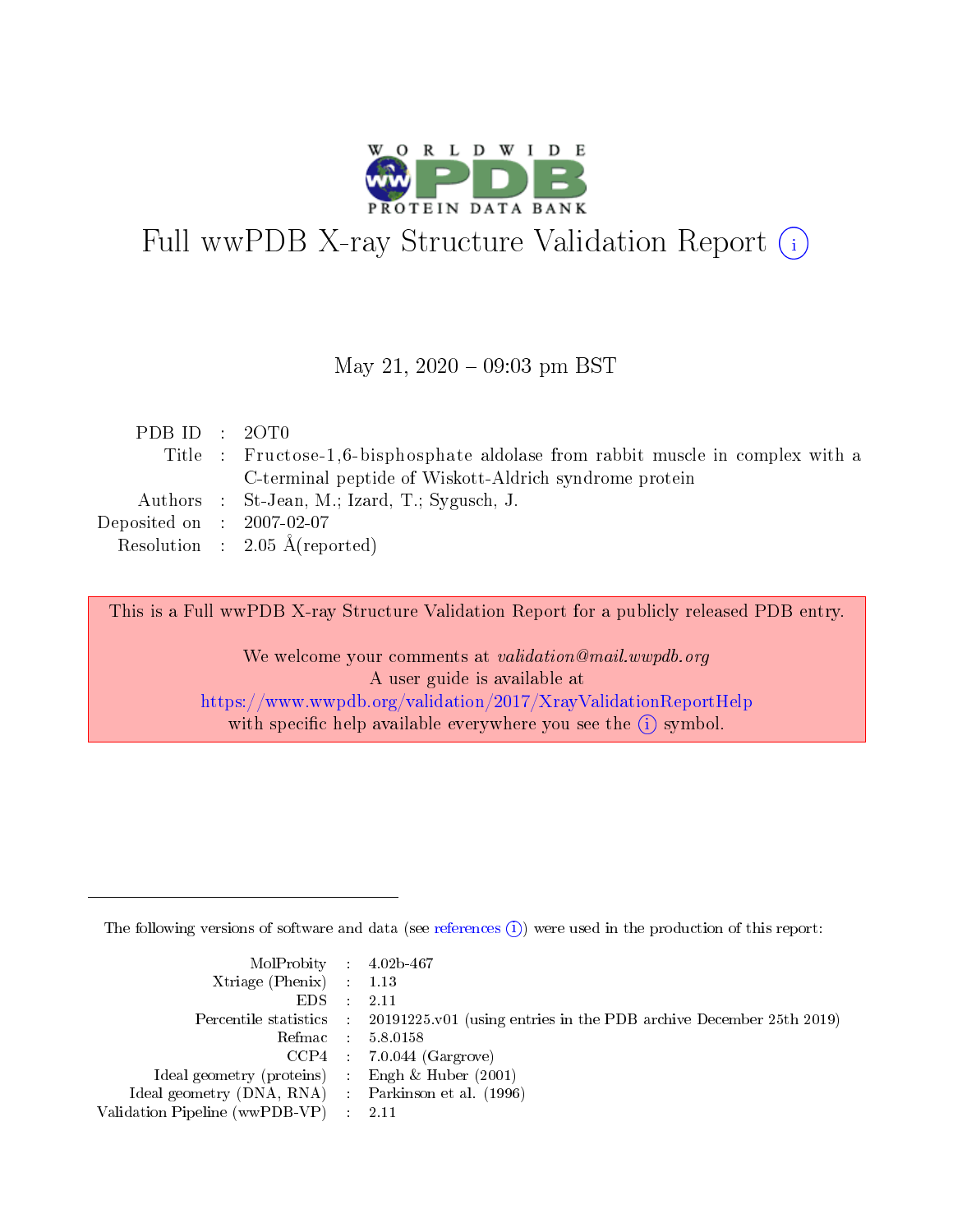## 1 [O](https://www.wwpdb.org/validation/2017/XrayValidationReportHelp#overall_quality)verall quality at a glance  $(i)$

The following experimental techniques were used to determine the structure: X-RAY DIFFRACTION

The reported resolution of this entry is 2.05 Å.

Percentile scores (ranging between 0-100) for global validation metrics of the entry are shown in the following graphic. The table shows the number of entries on which the scores are based.



| Metric                | Whole archive<br>$(\#\mathrm{Entries})$ | Similar resolution<br>$(\#\text{Entries}, \text{resolution range}(\textup{\AA}))$ |
|-----------------------|-----------------------------------------|-----------------------------------------------------------------------------------|
| $R_{free}$            | 130704                                  | $1692(2.04-2.04)$                                                                 |
| Clashscore            | 141614                                  | 1773 (2.04-2.04)                                                                  |
| Ramachandran outliers | 138981                                  | $1752(2.04-2.04)$                                                                 |
| Sidechain outliers    | 138945                                  | 1752 (2.04-2.04)                                                                  |
| RSRZ outliers         | 127900                                  | 1672 (2.04-2.04)                                                                  |

The table below summarises the geometric issues observed across the polymeric chains and their fit to the electron density. The red, orange, yellow and green segments on the lower bar indicate the fraction of residues that contain outliers for  $>=3, 2, 1$  and 0 types of geometric quality criteria respectively. A grey segment represents the fraction of residues that are not modelled. The numeric value for each fraction is indicated below the corresponding segment, with a dot representing fractions  $\epsilon=5\%$  The upper red bar (where present) indicates the fraction of residues that have poor fit to the electron density. The numeric value is given above the bar.

| Mol            | Chain          | Length |               |    | Quality of chain |     |                                                     |
|----------------|----------------|--------|---------------|----|------------------|-----|-----------------------------------------------------|
|                | А              | 363    | 20/6          |    | 81%              |     | 17%<br>$\bullet\hspace{0.4mm}\bullet\hspace{0.4mm}$ |
|                | B              | 363    | 20/0          |    | 79%              |     | 19%<br>٠                                            |
|                | $\overline{C}$ | 363    | $\frac{0}{6}$ |    | 82%              |     | 13%<br>$\cdot$ .                                    |
|                | D              | 363    | 3%            |    | 77%              |     | 18%                                                 |
| $\overline{2}$ | E              | 15     | 13%<br>20%    | 7% |                  | 73% |                                                     |
| $\overline{2}$ | F              | 15     | 20%<br>20%    | 7% |                  | 73% |                                                     |

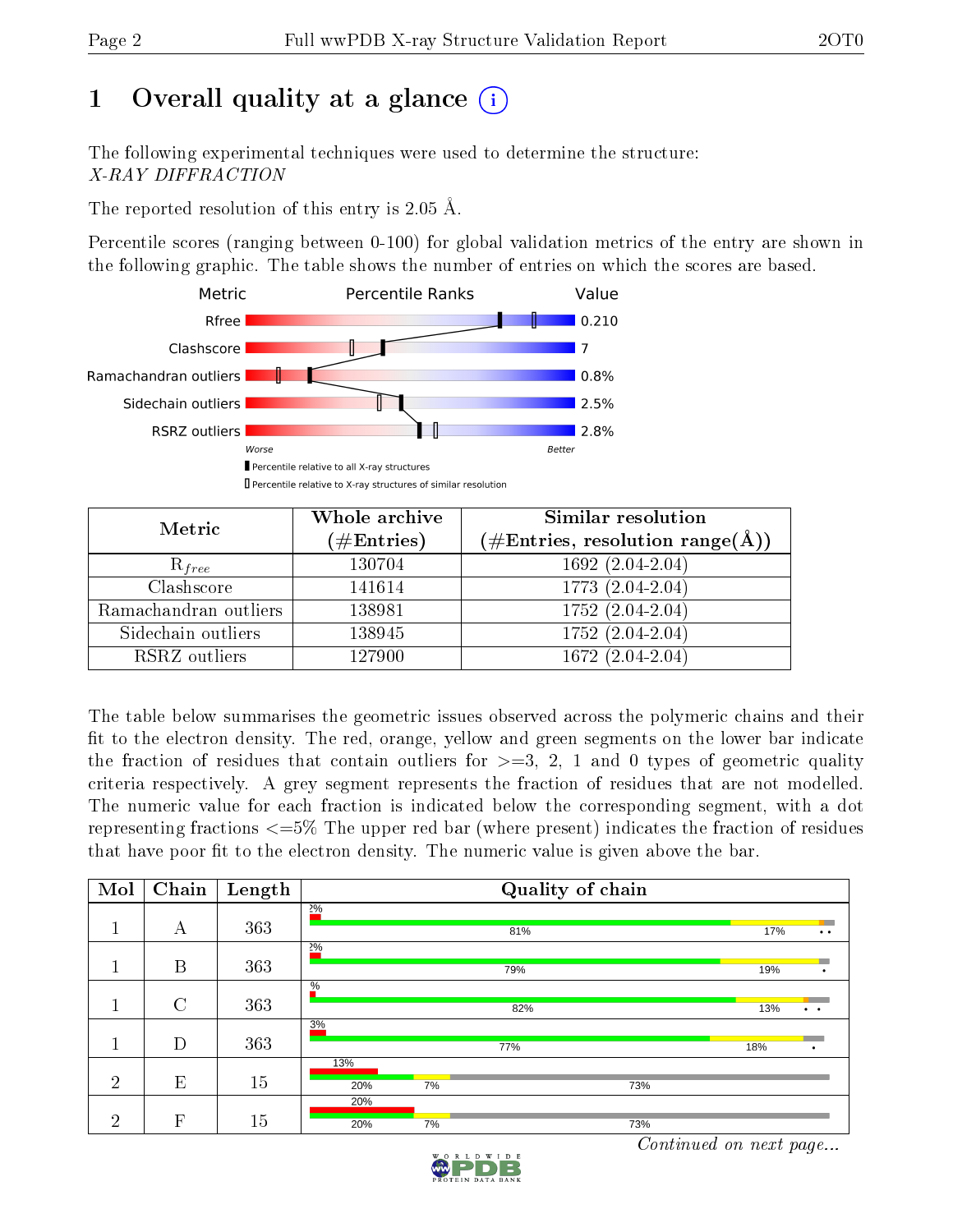| Mol | $\vert$ Chain   Length | Quality of chain |     |     |  |
|-----|------------------------|------------------|-----|-----|--|
|     | L 5                    | 13%<br>20%       | 7%  | 73% |  |
|     | Тb                     | 20%<br>13%       | 13% | 73% |  |

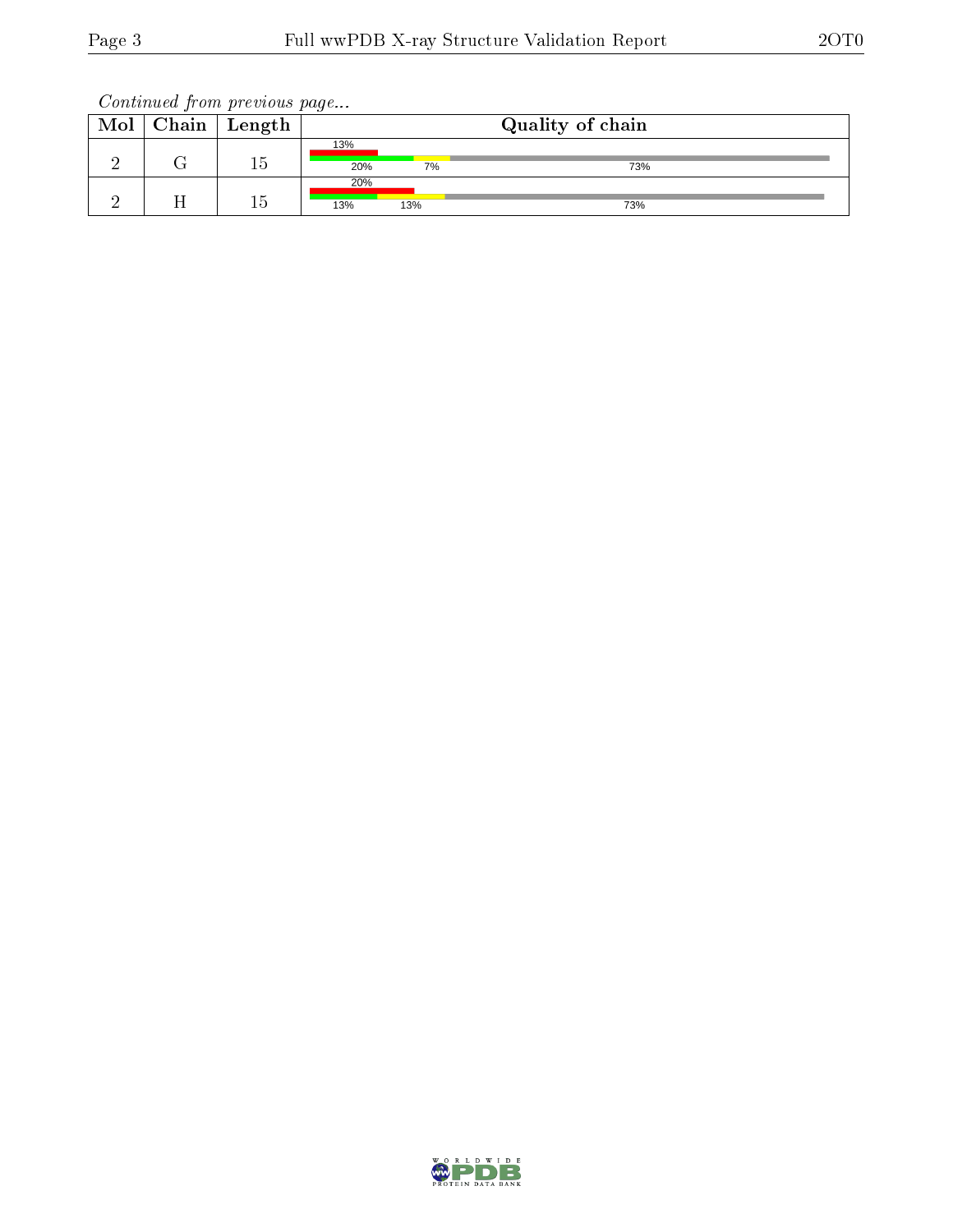# 2 Entry composition (i)

There are 3 unique types of molecules in this entry. The entry contains 12734 atoms, of which 0 are hydrogens and 0 are deuteriums.

In the tables below, the ZeroOcc column contains the number of atoms modelled with zero occupancy, the AltConf column contains the number of residues with at least one atom in alternate conformation and the Trace column contains the number of residues modelled with at most 2 atoms.

| Mol | Chain | Residues | Atoms |               |     |                    |     | $ZeroOcc \mid AltConf \mid$ | $\bf{Trace}$ |  |
|-----|-------|----------|-------|---------------|-----|--------------------|-----|-----------------------------|--------------|--|
|     |       | 356      | Total | C             | N   |                    | S   | 0                           |              |  |
|     | А     |          | 2719  | 1711          | 481 | 516                | 11  |                             |              |  |
|     | Β     | 357      | Total | C             | N   | $\left( \ \right)$ | S   | 0                           |              |  |
|     |       |          | 2724  | 1714          | 483 | 516                | -11 |                             |              |  |
|     | C     | 349      | Total | $\mathcal{C}$ | N   |                    | S   | 0                           |              |  |
|     |       |          | 2667  | 1677          | 474 | 505                | -11 |                             |              |  |
|     |       |          | Total | $\mathcal{C}$ | N   | $\left( \right)$   | S   | 0                           |              |  |
|     | 349   | 2667     | 1677  | 474           | 505 | 11                 |     |                             |              |  |

Molecule 1 is a protein called Fructose-bisphosphate aldolase A.

Molecule 2 is a protein called Wiskott-Aldrich syndrome protein C-terminal peptide.

| Mol        |       | Chain   Residues                | Atoms                             | $ZeroOcc \mid AltConf \mid Trace$ |  |
|------------|-------|---------------------------------|-----------------------------------|-----------------------------------|--|
| 2          | Ε     | $\pm$                           | Total<br>– C<br>39<br>24 5<br>-10 |                                   |  |
|            |       |                                 | Total<br>$\mathbf{C}$             |                                   |  |
| $_{\rm F}$ | $\pm$ | 39<br>24<br>10<br>$\frac{5}{2}$ |                                   |                                   |  |
| 2          |       | $\pm$                           | $\rm Total$<br>– C – N            |                                   |  |
|            |       |                                 | 39<br>24 5<br>10                  |                                   |  |
|            |       |                                 | Total<br>C                        |                                   |  |
|            |       |                                 | 39<br>24<br>h.                    |                                   |  |

• Molecule 3 is water.

| Mol | Chain | Residues | Atoms                     |  | $ZeroOcc \mid AltConf \mid$ |
|-----|-------|----------|---------------------------|--|-----------------------------|
| 3   | А     | 506      | Total<br>$\overline{O}$   |  | U                           |
|     |       |          | 506<br>506                |  |                             |
| 3   | В     | 469      | Total<br>$\Omega$         |  |                             |
|     |       |          | 469<br>469                |  |                             |
|     | C     | 405      | Total<br>O                |  |                             |
| 3   |       |          | 405<br>405                |  |                             |
|     |       |          | Total<br>$\left( \right)$ |  |                             |
| 3   |       | 398      | 398<br>398                |  |                             |

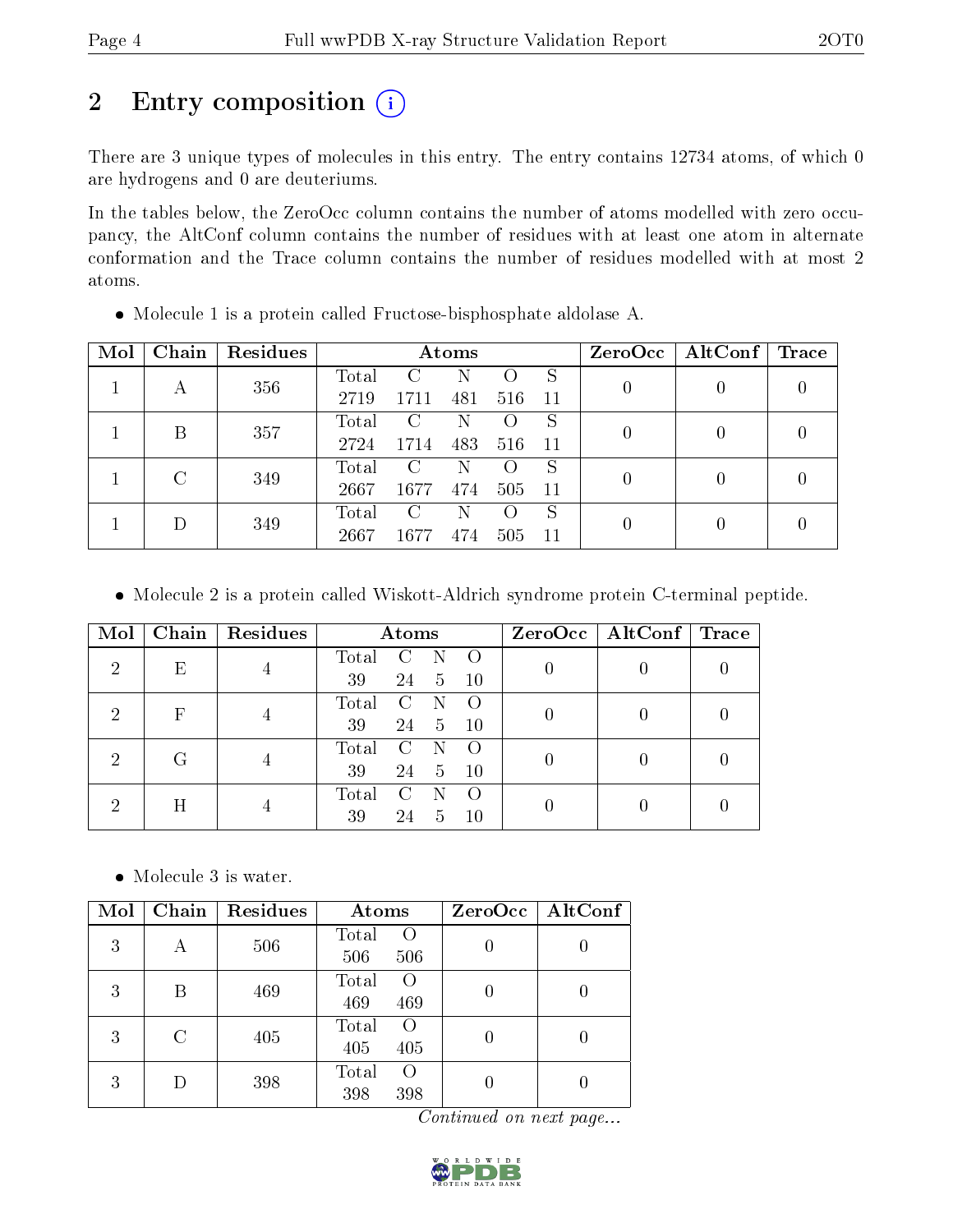Continued from previous page...

| Mol |   | Chain   Residues | Atoms                               | ZeroOcc   AltConf |
|-----|---|------------------|-------------------------------------|-------------------|
| 3   | E | 6                | Total<br>- O<br>6<br>6              |                   |
| 3   | F | 6                | Total<br>$\left($<br>6<br>6         |                   |
| 3   | G | 5                | Total<br>$\left( \right)$<br>5<br>5 |                   |
| 3   | H |                  | Total<br>$\left( \right)$           |                   |

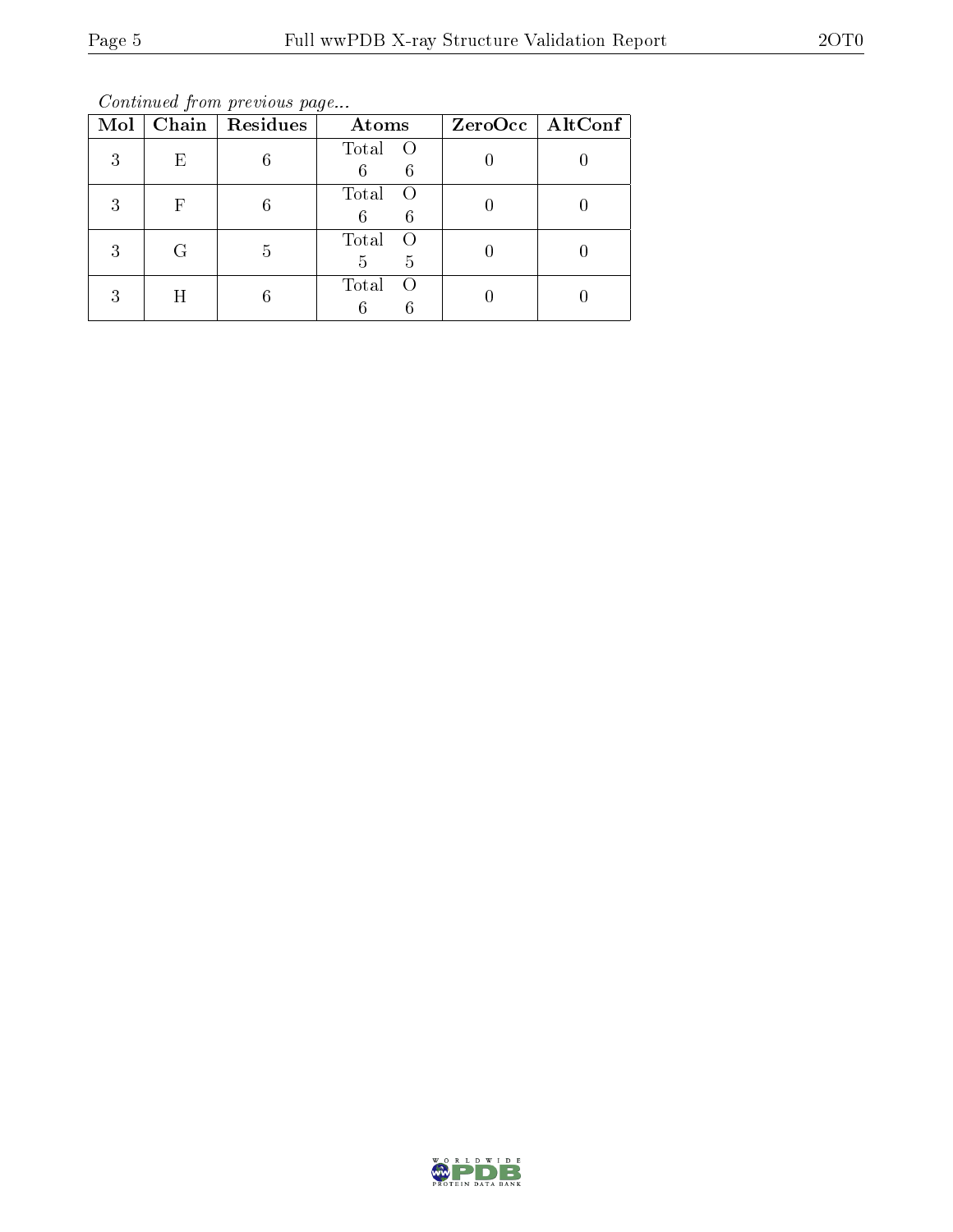## 3 Residue-property plots  $(i)$

These plots are drawn for all protein, RNA and DNA chains in the entry. The first graphic for a chain summarises the proportions of the various outlier classes displayed in the second graphic. The second graphic shows the sequence view annotated by issues in geometry and electron density. Residues are color-coded according to the number of geometric quality criteria for which they contain at least one outlier: green  $= 0$ , yellow  $= 1$ , orange  $= 2$  and red  $= 3$  or more. A red dot above a residue indicates a poor fit to the electron density (RSRZ  $> 2$ ). Stretches of 2 or more consecutive residues without any outlier are shown as a green connector. Residues present in the sample, but not in the model, are shown in grey.



• Molecule 1: Fructose-bisphosphate aldolase A

• Molecule 1: Fructose-bisphosphate aldolase A

 $\frac{80}{2}$ T234 P235 T268  $\frac{277}{2}$ I281 <mark>ଝ</mark>୍ର L292 K293  $\frac{64}{2}$ W295 F299 S300 Q324 V328  $\frac{123}{12}$  $\frac{38}{25}$ Q339 P344



ILE SER Y363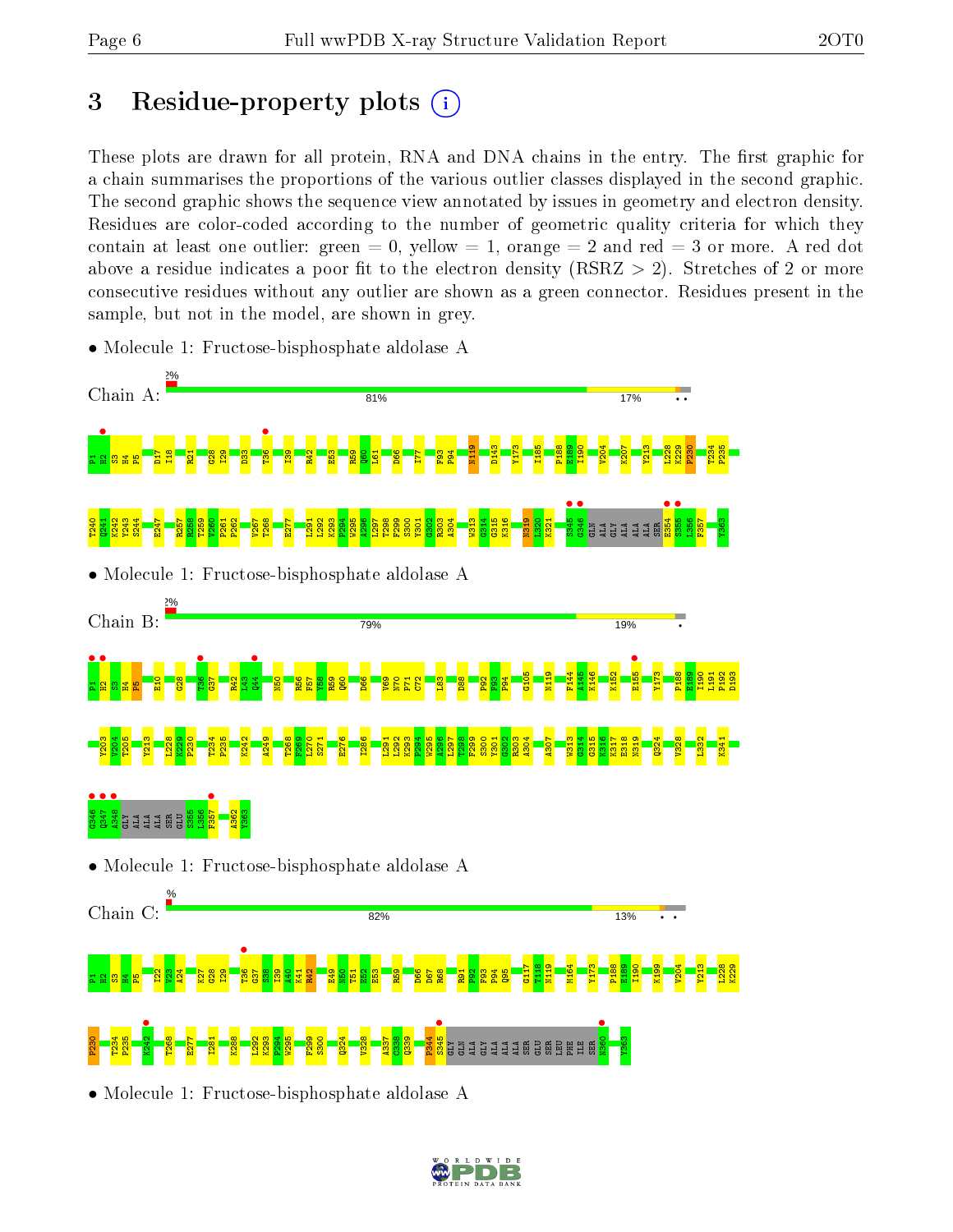

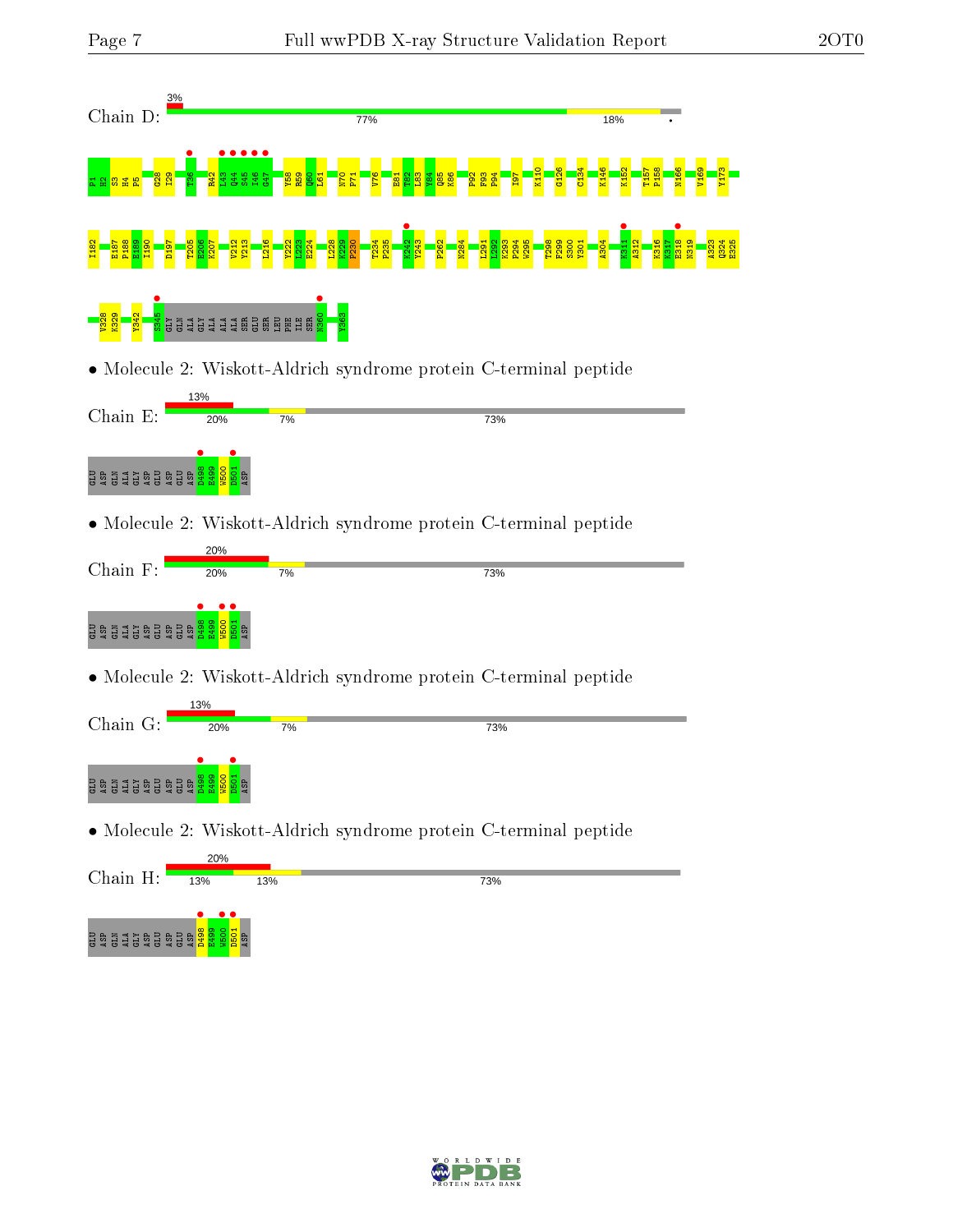## 4 Data and refinement statistics  $(i)$

| Property                                                   | Value                                             | Source     |
|------------------------------------------------------------|---------------------------------------------------|------------|
| Space group                                                | $P$ $\overline{1}$ $\overline{21}$ $\overline{1}$ | Depositor  |
| Cell constants                                             | 84.08Å 56.70Å 156.19Å                             | Depositor  |
| a, b, c, $\alpha$ , $\beta$ , $\gamma$                     | $90.00^{\circ}$ $97.78^{\circ}$<br>$90.00^\circ$  |            |
| Resolution $(A)$                                           | $-2.05$<br>50.00                                  | Depositor  |
|                                                            | $46.88 - 1.82$                                    | <b>EDS</b> |
| % Data completeness                                        | $84.7(50.00-2.05)$                                | Depositor  |
| (in resolution range)                                      | 87.2 (46.88-1.82)                                 | <b>EDS</b> |
| $R_{merge}$                                                | (Not available)                                   | Depositor  |
| $\mathrm{R}_{sym}$                                         | 0.10                                              | Depositor  |
| $\langle I/\sigma(I) \rangle^{-1}$                         | 1.01 (at $1.82\text{\AA}$ )                       | Xtriage    |
| Refinement program                                         | $\overline{\text{CNS}}$                           | Depositor  |
|                                                            | 0.152<br>0.200<br>$\ddot{\phantom{a}}$            | Depositor  |
| $R, R_{free}$                                              | 0.166<br>0.210<br>$\mathcal{A}^{\pm}$             | DCC        |
| $R_{free}$ test set                                        | $8694$ reflections $(6.83\%)$                     | wwPDB-VP   |
| Wilson B-factor $(A^2)$                                    | 18.2                                              | Xtriage    |
| Anisotropy                                                 | 0.592                                             | Xtriage    |
| Bulk solvent $k_{sol}$ (e/Å <sup>3</sup> ), $B_{sol}(A^2)$ | 0.34, 61.4                                        | <b>EDS</b> |
| L-test for $\mathrm{twinning}^2$                           | $< L >$ = 0.49, $< L2$ = 0.33                     | Xtriage    |
| Estimated twinning fraction                                | No twinning to report.                            | Xtriage    |
| $\overline{F_o}, \overline{F_c}$ correlation               | 0.95                                              | <b>EDS</b> |
| Total number of atoms                                      | 12734                                             | wwPDB-VP   |
| Average B, all atoms $(A^2)$                               | 25.0                                              | wwPDB-VP   |

Xtriage's analysis on translational NCS is as follows: The largest off-origin peak in the Patterson function is  $5.29\%$  of the height of the origin peak. No significant pseudotranslation is detected.

<sup>&</sup>lt;sup>2</sup>Theoretical values of  $\langle |L| \rangle$ ,  $\langle L^2 \rangle$  for acentric reflections are 0.5, 0.333 respectively for untwinned datasets, and 0.375, 0.2 for perfectly twinned datasets.



<span id="page-7-1"></span><span id="page-7-0"></span><sup>1</sup> Intensities estimated from amplitudes.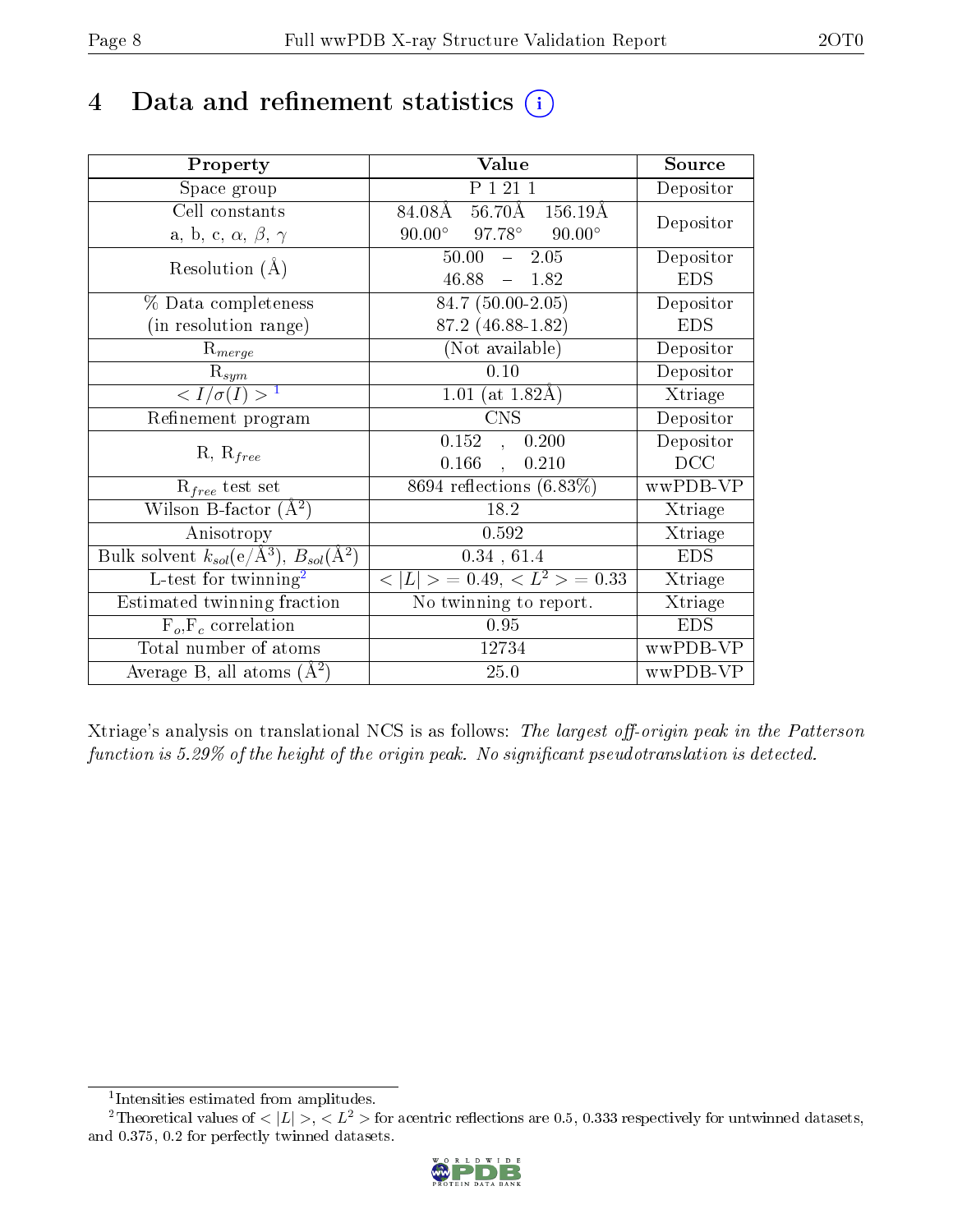# 5 Model quality  $(i)$

## 5.1 Standard geometry  $(i)$

The Z score for a bond length (or angle) is the number of standard deviations the observed value is removed from the expected value. A bond length (or angle) with  $|Z| > 5$  is considered an outlier worth inspection. RMSZ is the root-mean-square of all Z scores of the bond lengths (or angles).

| Mol                         | Chain |      | Bond lengths       | Bond angles |                      |  |
|-----------------------------|-------|------|--------------------|-------------|----------------------|--|
|                             |       | RMSZ | # <br> Z  > 5      | RMSZ        | # $ Z  > 5$          |  |
| 1                           | А     | 0.31 | 0/2772             | 0.59        | $1/3754$ $(0.0\%)$   |  |
| 1                           | В     | 0.30 | 0/2777             | 0.58        | $1/3761~(0.0\%)$     |  |
| 1                           | C     | 0.31 | 0/2719             | 0.59        | $1/3683$ $(0.0\%)$   |  |
| 1                           | D)    | 0.30 | 0/2719             | 0.58        | $1/3683$ $(0.0\%)$   |  |
| $\overline{2}$              | E     | 0.45 | $^{\prime}40$<br>0 | 0.52        | /54                  |  |
| $\overline{2}$              | F     | 0.42 | 0/40               | 0.34        | 0/54                 |  |
| 2                           | G     | 0.44 | /40<br>$\theta$ .  | 0.37        | 0/54                 |  |
| $\mathcal{D}_{\mathcal{A}}$ | H     | 0.41 | /40<br>0           | 0.35        | 0/54                 |  |
| All                         | ΑH    | 0.31 | 11147              | 0.59        | 4/15097<br>$(0.0\%)$ |  |

There are no bond length outliers.

All (4) bond angle outliers are listed below:

| Mol | Chain | Res | Type | Atoms      |         | Observed $(°)$ | $Ideal(^o)$ |
|-----|-------|-----|------|------------|---------|----------------|-------------|
|     |       | 213 | TYR. | CA-CB-CG   | $-6.67$ | 100.72         | 113.40      |
|     |       | 213 | TYR. | $CA-CB-CG$ | -6.66   | 100.75         | 113.40      |
|     |       | 213 | TYR. | $CA-CB-CG$ | -6.65   | 100.77         | 113.40      |
|     |       | 213 | TYR  | CA-CB-CG   | -6.63   | 100.80         | 113.40      |

There are no chirality outliers.

There are no planarity outliers.

## 5.2 Too-close contacts  $(i)$

In the following table, the Non-H and H(model) columns list the number of non-hydrogen atoms and hydrogen atoms in the chain respectively. The H(added) column lists the number of hydrogen atoms added and optimized by MolProbity. The Clashes column lists the number of clashes within the asymmetric unit, whereas Symm-Clashes lists symmetry related clashes.

| $\vert$ Mol $\vert$ |  |  | $\vert$ Chain $\vert$ Non-H $\vert$ H(model) $\vert$ H(added) $\vert$ Clashes $\vert$ Symm-Clashes |
|---------------------|--|--|----------------------------------------------------------------------------------------------------|
|                     |  |  |                                                                                                    |

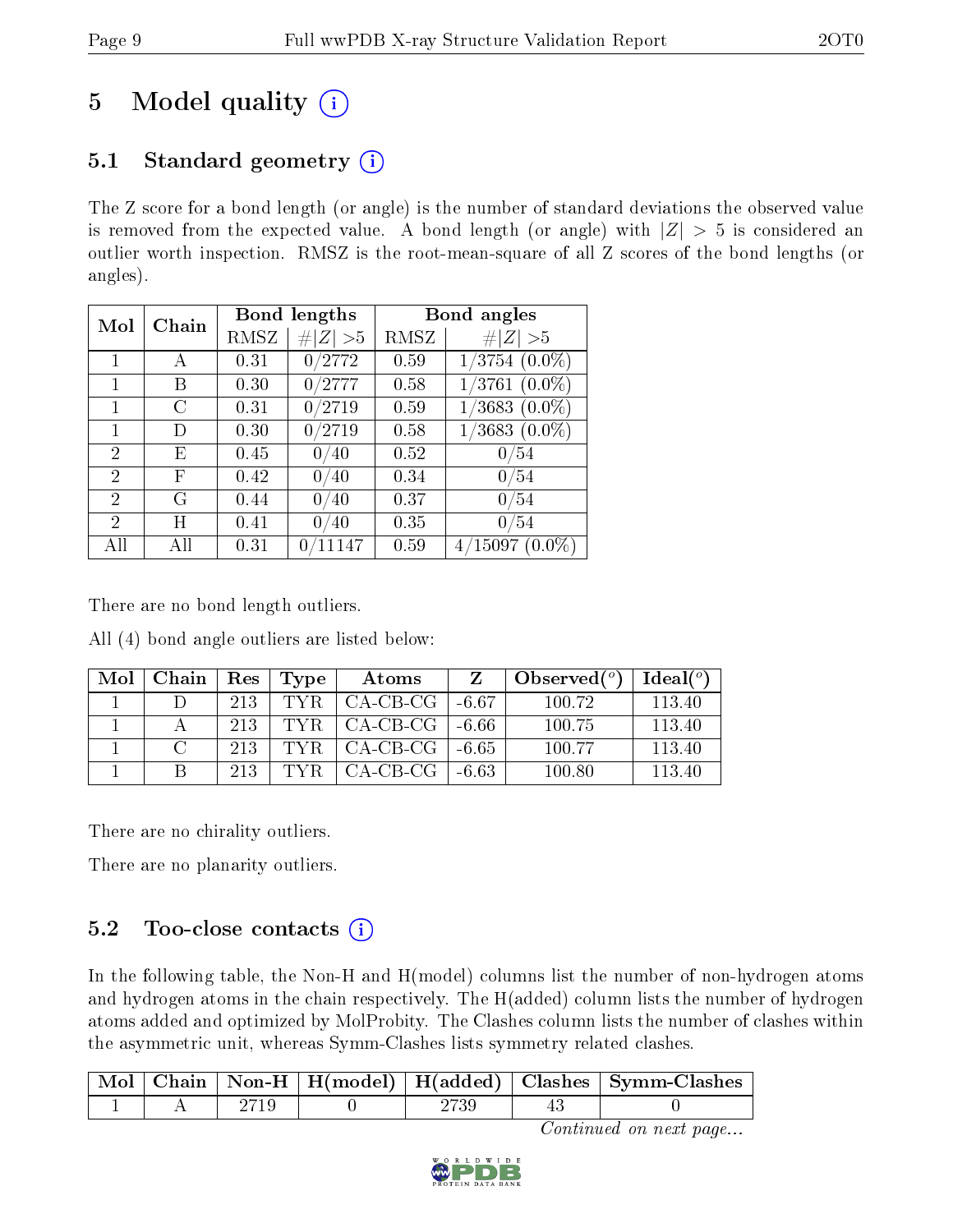| Mol            | $\boldsymbol{\omega}$<br>Chain | $\bf Non-H$    | H (model)      | H(added)       | Clashes        | <b>Symm-Clashes</b> |
|----------------|--------------------------------|----------------|----------------|----------------|----------------|---------------------|
|                | $\mathbf B$                    | 2724           | $\theta$       | 2746           | 48             |                     |
|                | $\mathcal{C}$                  | 2667           | $\overline{0}$ | 2689           | 30             | 0                   |
|                | D                              | 2667           | $\overline{0}$ | 2689           | 40             | 0                   |
| $\overline{2}$ | $E_{\rm}$                      | 39             | $\overline{0}$ | 23             |                | 0                   |
| $\overline{2}$ | $\overline{\mathrm{F}}$        | 39             | $\theta$       | 23             | 1              |                     |
| $\overline{2}$ | G                              | 39             | $\overline{0}$ | 23             | 1              | 0                   |
| $\overline{2}$ | H                              | 39             | $\overline{0}$ | 23             | $\overline{0}$ | $\overline{0}$      |
| 3              | А                              | 506            | $\overline{0}$ | $\theta$       | 6              | 0                   |
| 3              | $\mathbf B$                    | 469            | $\overline{0}$ | $\overline{0}$ | 8              | $\overline{0}$      |
| 3              | $\overline{C}$                 | 405            | $\theta$       | $\theta$       | 3              | $\overline{0}$      |
| 3              | D                              | 398            | $\theta$       | $\theta$       | 6              | 0                   |
| 3              | E                              | 6              | 0              | 0              | 0              | 0                   |
| 3              | $\mathbf{F}$                   | 6              | $\overline{0}$ | $\overline{0}$ | 0              | 0                   |
| 3              | G                              | $\overline{5}$ | $\overline{0}$ | $\overline{0}$ | $\overline{0}$ | 0                   |
| 3              | H                              | 6              | $\overline{0}$ | $\overline{0}$ | $\overline{0}$ | 0                   |
| All            | All                            | 12734          | $\overline{0}$ | 10955          | 153            |                     |

The all-atom clashscore is defined as the number of clashes found per 1000 atoms (including hydrogen atoms). The all-atom clashscore for this structure is 7.

All (153) close contacts within the same asymmetric unit are listed below, sorted by their clash magnitude.

|                     |                                       | Interatomic    | Clash         |
|---------------------|---------------------------------------|----------------|---------------|
| $Atom-1$            | $\boldsymbol{\mathrm{Atom}\text{-}2}$ | distance $(A)$ | overlap $(A)$ |
| 1:B:60:GLN:NE2      | 1:B:88:ASP:H                          | 1.74           | 0.86          |
| 1: B: 152: LYS: HG2 | 1:B:191:LEU:HD12                      | 1.66           | 0.78          |
| 1:D:284:ASN:ND2     | 1: D: 342: TYR:H                      | 1.84           | 0.75          |
| 1:B:293:LYS:HG2     | 1:B:297:LEU:HD11                      | 1.69           | 0.75          |
| 1: A:293: LYS:HG2   | 1:A:297:LEU:HD11                      | 1.69           | 0.73          |
| 1: B:60: GLN: NE2   | 1:B:88:ASP:N                          | 2.40           | 0.69          |
| $1:C:36$ : THR: HA  | 1:C:39:ILE:HG22                       | 1.75           | 0.69          |
| 1: A:319: ASN:N     | 1: A:319: ASN: HD22                   | 1.95           | 0.64          |
| 1:B:291:LEU:O       | 1:B:293:LYS:HD3                       | 1.99           | 0.63          |
| 1: D: 70: ASN: HB2  | 1: D: 71: PRO: HD3                    | 1.80           | 0.62          |
| 1: D: 325: GLU: O   | 1: D: 329: LYS: HG3                   | 1.99           | 0.62          |
| 1:B:60:GLN:HE21     | 1:B:88:ASP:H                          | 1.49           | 0.61          |
| 1: B: 146: LYS: HG3 | 3: B: 559: HOH: O                     | 2.01           | 0.60          |
| 1: A:262:PRO:HG3    | 1: D: 262: PRO: HG3                   | 1.84           | 0.59          |
| 1: A: 301: TYR: HB3 | 1:A:304:ALA:HB3                       | 1.84           | 0.58          |
| 1: A:242:LYS:HD3    | 1: A:243:TYR:N                        | 2.18           | 0.58          |
| 1:B:341:LYS:HD3     | 3:B:667:HOH:O                         | 2.03           | 0.58          |
| 1:B:228:LEU:HG      | 1:B:230:PRO:HD3                       | 1.86           | 0.58          |

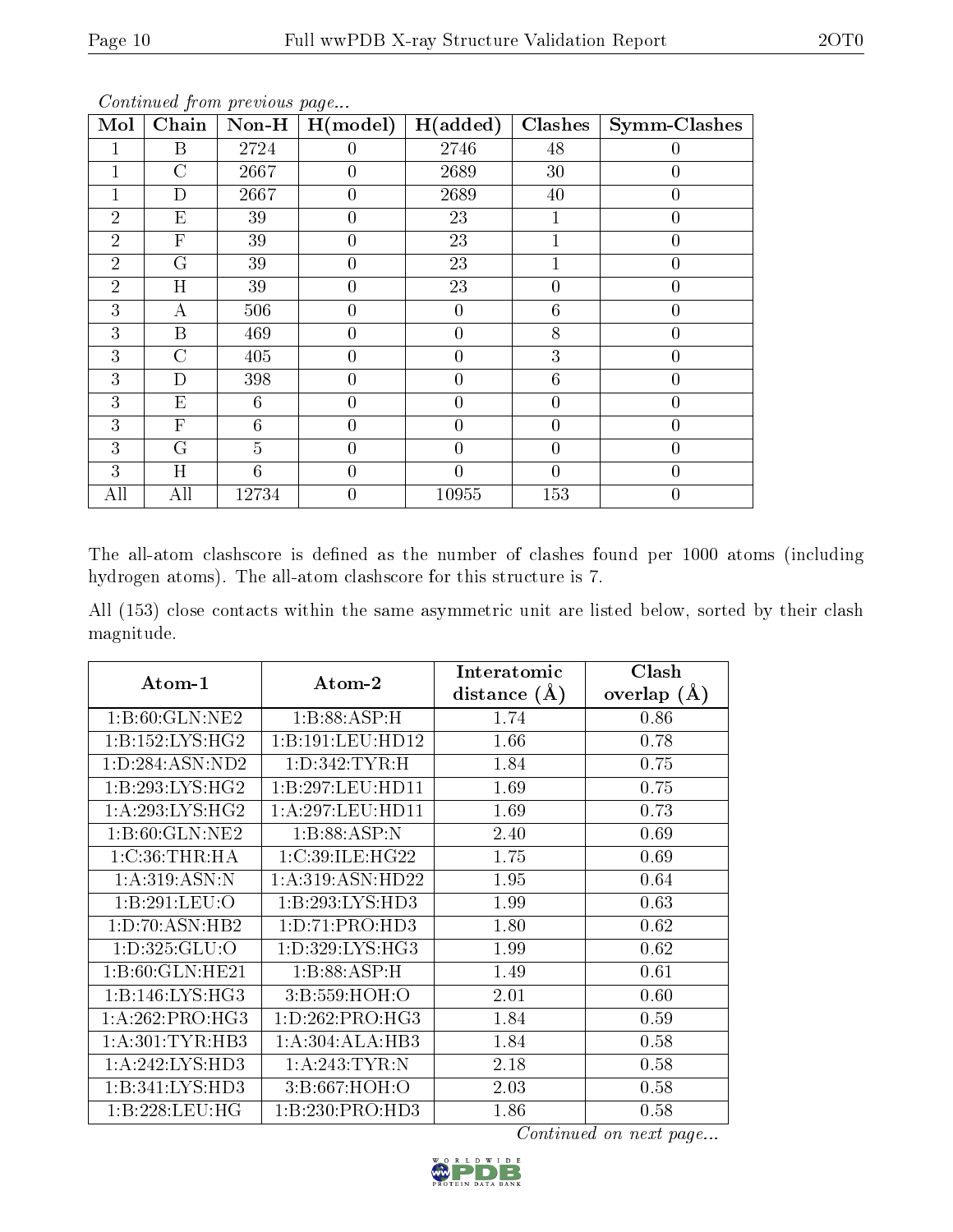| Continuea from previous page |                                     | Interatomic       | Clash         |
|------------------------------|-------------------------------------|-------------------|---------------|
| Atom-1                       | Atom-2                              | distance $(A)$    | overlap $(A)$ |
| 1:C:228:LEU:HG               | 1:C:230:PRO:HD3                     | 1.86              | 0.57          |
| 1:D:324:GLN:O                | 1:D:328:VAL:HG23                    | $\overline{2.05}$ | 0.57          |
| 1:C:28:GLY:HA3               | 1:C:299:PHE:CE1                     | 2.40              | 0.56          |
| 1:B:60:GLN:HE22              | 1: B:88: ASP:CG                     | 2.07              | 0.56          |
| 1:C:28:GLY:HA3               | 1:C:299:PHE:CZ                      | 2.39              | 0.56          |
| 1:B:28:GLY:HA3               | 1:B:299:PHE:CZ                      | 2.41              | 0.55          |
| 1: D:301: TYR:HB3            | 1:D:304:ALA:HB3                     | 1.90              | 0.53          |
| 1:B:28:GLY:HA3               | 1:B:299:PHE:CE1                     | 2.43              | 0.53          |
| 1:C:234:THR:HB               | 1:C:235:PRO:HD2                     | 1.91              | 0.53          |
| 1:C:164:MET:HG3              | 3:D:653:HOH:O                       | 2.08              | 0.52          |
| 1: D:28: GLY:HA3             | 1:D:299:PHE:CZ                      | 2.44              | 0.52          |
| 1:B:70:ASN:HB2               | 1:B:71:PRO:HD3                      | 1.91              | 0.52          |
| 1:B:152:LYS:HE3              | 3:B:591:HOH:O                       | 2.09              | $0.52\,$      |
| 1:C:268:THR:HB               | 1:C:300:SER:HB2                     | 1.92              | 0.52          |
| 1:C:91:ARG:HD2               | 1:C:95:GLN:HE21                     | 1.76              | 0.51          |
| 1:A:207:LYS:HD2              | 3:A:576:HOH:O                       | 2.11              | 0.51          |
| 1:A:244:SER:OG               | 1:A:247:GLU:HG3                     | 2.11              | 0.51          |
| 1:D:146:LYS:HE3              | 1: D: 187: GLU: OE1                 | 2.10              | 0.51          |
| $1:C:93:$ PHE:N              | 1:C:94:PRO:HD2                      | 2.26              | 0.51          |
| 1:B:234:THR:HB               | 1:B:235:PRO:H <sub>D2</sub>         | 1.91              | 0.51          |
| 1:C:344:PRO:O                | 1:C:345:SER:HB3                     | 2.10              | 0.51          |
| 1: D: 197: ASP: HB2          | 1: D: 243: TYR: OH                  | 2.10              | 0.51          |
| 1:A:17:ASP:O                 | 1:A:21:ARG:HG3                      | 2.10              | 0.51          |
| 1:D:316:LYS:HB3              | 1:D:318:GLU:HG2                     | 1.91              | 0.51          |
| 1:B:152:LYS:HE2              | 1:B:191:LEU:CD1                     | 2.41              | 0.50          |
| 1:B:357:PHE:HA               | $1:B:362:\overline{\text{ALA:HB2}}$ | 1.93              | 0.50          |
| 1: D: 312: ALA: HB3          | 1:D:323:ALA:HA                      | 1.93              | 0.50          |
| 1:A:119:ASN:HB2              | 1:B:4:HIS:CE1                       | 2.47              | 0.50          |
| 1:B:60:GLN:HE21              | 1:B:88:ASP:N                        | 2.07              | 0.50          |
| 1:C:324:GLN:O                | 1:C:328:VAL:HG23                    | 2.12              | 0.50          |
| 1: A:293: LYS: HG2           | 1: A:297:LEU:CD1                    | 2.38              | 0.49          |
| 1: A:28: GLY:HA3             | 1:A:299:PHE:CZ                      | 2.47              | 0.49          |
| 1:C:51:THR:HB                | 3:C:443:HOH:O                       | 2.11              | 0.49          |
| 1:D:284:ASN:HD21             | 1:D:342:TYR:H                       | 1.59              | 0.49          |
| 1:A:268:THR:HB               | 1: A:300: SER: HB2                  | 1.95              | 0.49          |
| 1: D: 207: LYS: HD2          | 3:D:509:HOH:O                       | 2.13              | 0.49          |
| 1:A:28:GLY:HA3               | 1:A:299:PHE:CE1                     | 2.49              | 0.48          |
| 1: D: 166: ASN:O             | 1:D:169:VAL:HG12                    | 2.14              | 0.47          |
| 1: A:240:THR:HA              | 1: A: 357: PHE: O                   | 2.13              | 0.47          |
| 1:B:271:SER:HB3              | 1:B:301:TYR:CE1                     | 2.49              | 0.47          |
| 1:B:83:LEU:HD12              | 1:B:94:PRO:HG3                      | 1.96              | 0.47          |

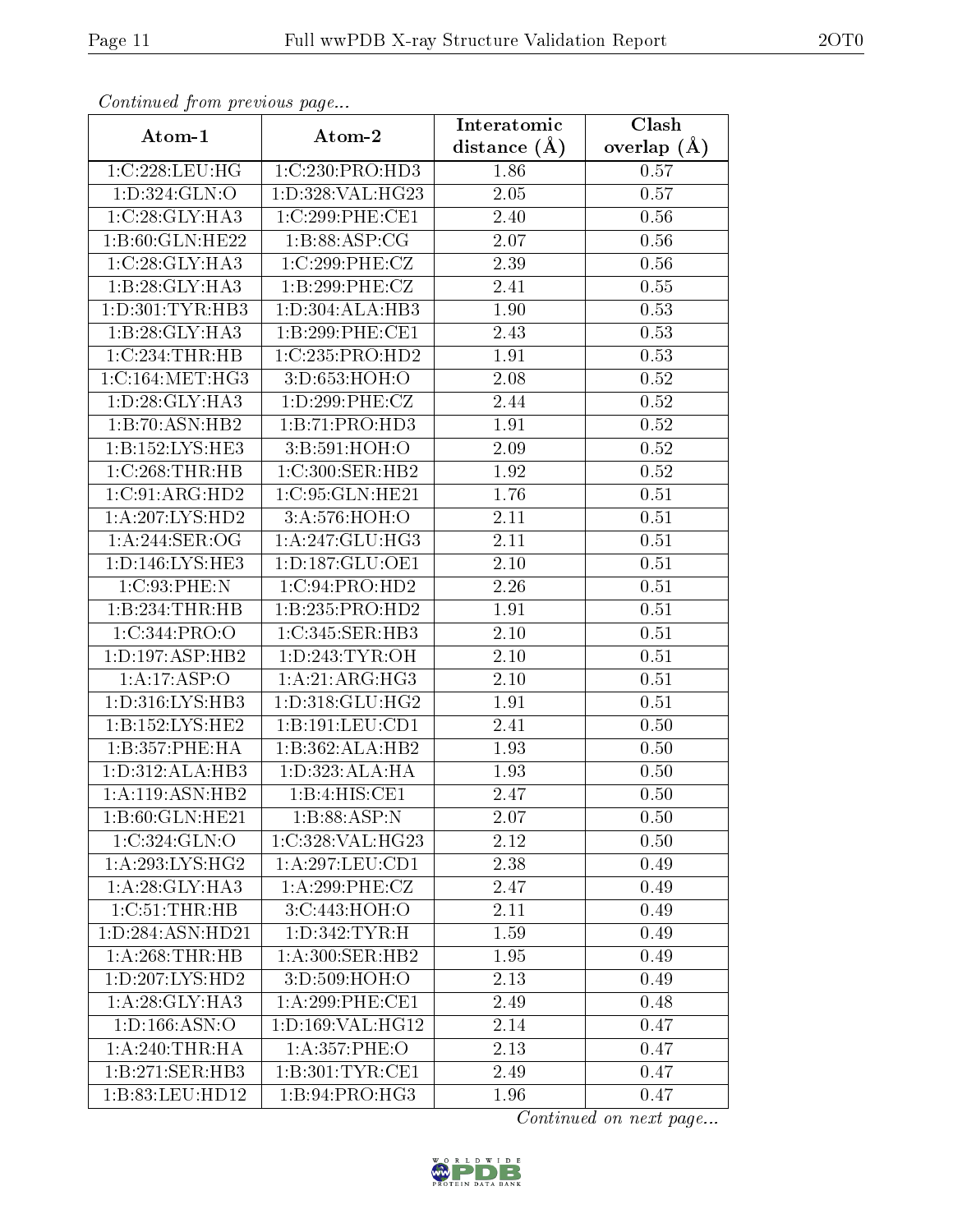| Continuea from previous page |                     | Interatomic       | Clash         |
|------------------------------|---------------------|-------------------|---------------|
| Atom-1                       | Atom-2              | distance $(A)$    | overlap $(A)$ |
| 1:A:303:ARG:HB2              | 2:E:500:TRP:CD2     | 2.50              | 0.47          |
| 1:B:56:ARG:HH12              | 1: B:60: GLN: NE2   | $\overline{2.13}$ | 0.47          |
| 1:D:291:LEU:O                | 1: D: 293: LYS: HE2 | 2.14              | 0.47          |
| 1:D:76:VAL:HB                | 1:D:97:ILE:HD13     | 1.96              | 0.47          |
| 1:D:318:GLU:HG3              | 1:D:319:ASN:ND2     | 2.30              | 0.47          |
| 1: D:28: GLY:HA3             | 1:D:299:PHE:CE1     | 2.50              | 0.47          |
| 1:B:301:TYR:HB3              | 1:B:304:ALA:HB3     | 1.97              | 0.46          |
| 1: A:229: LYS: HG3           | 1: A:268:THR:O      | 2.15              | 0.46          |
| 1: A:298:THR:OG1             | 1:A:299:PHE:N       | 2.47              | 0.46          |
| 1:D:212:VAL:O                | 1: D: 216: LEU: HG  | 2.14              | 0.46          |
| 1: A: 313: TRP: CZ2          | 1: A:315: GLY:HA2   | 2.51              | 0.46          |
| 1:B:203:TYR:CG               | 1:C:3:SER:HB2       | 2.51              | 0.46          |
| 1:C:164:MET:HE3              | 3:D:692:HOH:O       | 2.16              | 0.46          |
| 1:C:66:ASP:OD1               | 1:C:68:ARG:HB2      | 2.15              | 0.46          |
| 1:B:92:PRO:HB2               | 1:B:94:PRO:HD2      | 1.98              | 0.46          |
| 1:A:267:VAL:HB               | 1:A:297:LEU:HD23    | 1.98              | 0.46          |
| 1:B:268:THR:HB               | 1:B:300:SER:HB2     | 1.98              | 0.46          |
| 1:A:292:LEU:HD23             | 1:A:293:LYS:N       | 2.31              | 0.46          |
| 1:B:249:ALA:HBI              | 1:B:286:ILE:HA      | 1.97              | 0.45          |
| 1:B:324:GLN:O                | 1:B:328: VAL: HG23  | 2.16              | 0.45          |
| 1:A:185:ILE:HD13             | 3:A:500:HOH:O       | 2.15              | 0.45          |
| 1: D: 152: LYS: HD3          | 3:D:569:HOH:O       | 2.16              | 0.45          |
| 1:B:152:LYS:HE2              | 1:B:191:LEU:HD12    | 1.97              | 0.45          |
| 1:B:242:LYS:HA               | 3:B:537:HOH:O       | 2.16              | 0.45          |
| 1:A:257:ARG:O                | 1: D: 262: PRO: HD2 | 2.17              | 0.45          |
| 1:D:228:LEU:HG               | 1:D:230:PRO:HD3     | 1.97              | 0.45          |
| 1:B:303:ARG:HB2              | 2:F:500:TRP:CD2     | 2.51              | 0.45          |
| 1:B:318:GLU:HG2              | 1:B:319:ASN:OD1     | 2.17              | 0.45          |
| 1: A:277: GLU:HG2            | 3:A:597:HOH:O       | 2.17              | 0.45          |
| 1:C:277:GLU:O                | 1:C:281:ILE:HG13    | 2.17              | 0.45          |
| 1:D:61:LEU:HD23              | 1: D: 61: LEU: C    | 2.37              | 0.45          |
| 1: A.93: PHE:N               | 1:A:94:PRO:HD2      | 2.32              | 0.44          |
| 1: B: 270: LEU: C            | 1:B:270:LEU:HD12    | 2.37              | 0.44          |
| 1: D: 3: SER: HB3            | 3:D:563:HOH:O       | 2.17              | 0.44          |
| 1:B:10:GLU:CD                | 1:B:10:GLU:H        | 2.20              | 0.44          |
| 1:B:66:ASP:O                 | 1:B:69:VAL:HG12     | 2.18              | 0.44          |
| 1:C:22:ILE:HG21              | 1:C:29:ILE:HD11     | 1.99              | 0.44          |
| 1: B: 72: CYS: SG            | 1:B:332:LEU:HD23    | 2.58              | 0.44          |
| 1:A:29:ILE:HB                | 1: A:300: SER: HA   | 1.99              | 0.43          |
| 1: D:81: GLU:O               | 1:D:85:GLN:HG3      | 2.18              | 0.43          |
| 1:C:117:GLY:HA2              | 1:D:4:HIS:O         | 2.18              | 0.43          |

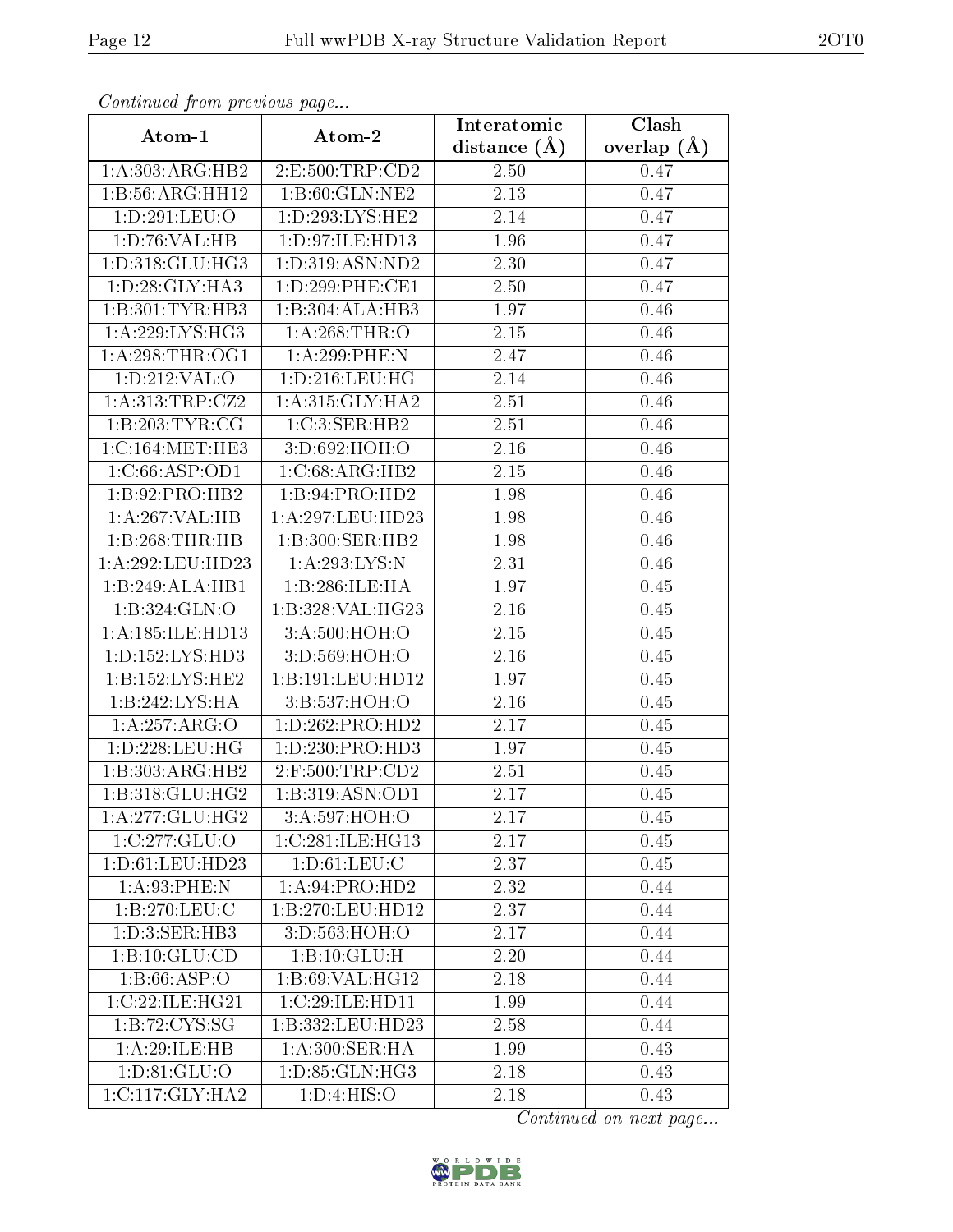| Continuea from previous page |                             | Interatomic    | Clash         |
|------------------------------|-----------------------------|----------------|---------------|
| Atom-1                       | Atom-2                      | distance $(A)$ | overlap $(A)$ |
| 1:A:33:ASP:HB3               | 1:A:77:ILE:HG22             | 2.01           | 0.43          |
| 1:B:313:TRP:CE2              | 1:B:315:GLY:HA2             | 2.54           | 0.43          |
| 1:C:292:LEU:HD23             | 1:C:293:LYS:N               | 2.34           | 0.43          |
| 1:A:4:HIS:CD2                | 1:B:119:ASN:HB2             | 2.54           | 0.43          |
| 1: A:228:LEU:HG              | 1: A:230: PRO:HD3           | 2.01           | 0.42          |
| 1:A:292:LEU:C                | 1:A:292:LEU:HD23            | 2.39           | 0.42          |
| 1: D: 110: LYS: HD2          | 1: D: 126: GLY: HA2         | $2.02\,$       | 0.42          |
| 1:A:259:THR:O                | 1: A:261:PRO:HD3            | 2.18           | 0.42          |
| 1:A:262:PRO:CG               | 1: D: 294: PRO: HG3         | 2.49           | 0.42          |
| 1:C:42:ARG:HD3               | 2:G:500:TRP:CE2             | 2.54           | 0.42          |
| 1:A:319:ASN:N                | 1: A:319: ASN: ND2          | 2.65           | 0.42          |
| 1: B: 155: GLU: HG2          | 3: B:648:HOH:O              | 2.19           | 0.42          |
| 1:C:119:ASN:HB2              | 1: D: 4: HIS: CE1           | 2.54           | 0.42          |
| 1:B:190:ILE:CD1              | $1:B:205:THR:\overline{HA}$ | 2.50           | 0.42          |
| 1:C:37:GLY:O                 | 1: C: 41: LYS: HG3          | 2.20           | 0.42          |
| 1:C:288:LYS:HE2              | 3:C:578:HOH:O               | 2.20           | 0.42          |
| 1:C:36:THR:HA                | 1:C:39:ILE:CG2              | 2.47           | 0.42          |
| 1: A:321: LYS:HG2            | 3:A:546:HOH:O               | 2.20           | 0.42          |
| 1:B:37:GLY:N                 | 3:B:496:HOH:O               | 2.52           | 0.42          |
| 1:C:24:ALA:HB3               | 1:C:27:LYS:HD2              | 2.02           | 0.42          |
| 1:D:93:PHE:N                 | 1: D:94: PRO:CD             | 2.83           | 0.41          |
| 1:A:291:LEU:O                | 1: A:293: LYS: HD3          | 2.20           | 0.41          |
| 1: A:207:LYS:HE2             | 3:A:827:HOH:O               | 2.20           | 0.41          |
| 1: A:234:THR:HB              | 1: A: 235: PRO: HD2         | 2.03           | 0.41          |
| 1:C:190:ILE:HD13             | 1:C:204:VAL:HG12            | 2.01           | 0.41          |
| 1: D: 134: CYS: HB3          | 1:D:182:ILE:HD12            | 2.02           | 0.41          |
| 1: D: 234: THR: HB           | 1:D:235:PRO:HD2             | 2.02           | 0.41          |
| 1:B:276:GLU:CD               | 1:B:307:ALA:HB3             | 2.40           | 0.41          |
| 1:A:3:SER:HB3                | 3:D:526:HOH:O               | 2.19           | 0.41          |
| 1:C:199:LYS:HG3              | 3: C: 538: HOH:O            | 2.21           | 0.41          |
| 1:D:29:ILE:HB                | 1: D:300: SER: HA           | 2.01           | 0.41          |
| 1: D: 157: THR: HB           | 1: D: 158: PRO: HA          | 2.02           | 0.41          |
| 1: A: 190: ILE: HD13         | $1:$ A:204:VAL:H $G12$      | 2.03           | 0.41          |
| 1:B:57:PHE:CZ                | 1:B:317:LYS:HD3             | 2.55           | 0.41          |
| 1: D: 298: THR: OG1          | 1:D:299:PHE:N               | 2.54           | 0.41          |
| 1:C:49:GLU:HG3               | 1:C:51:THR:HG23             | 2.02           | 0.41          |
| 1:D:190:ILE:CD1              | 1: D: 205: THR: HA          | 2.50           | 0.41          |
| 1:D:83:LEU:HD12              | 1:D:94:PRO:HG3              | 2.02           | 0.41          |
| 1:A:354:GLU:HB3              | 3:A:657:HOH:O               | 2.21           | 0.41          |
| 1: A:61:LEU:C                | 1: A:61: LEU: HD23          | 2.40           | 0.41          |
| 1:C:229:LYS:HG3              | 1:C:268:THR:O               | 2.20           | 0.41          |

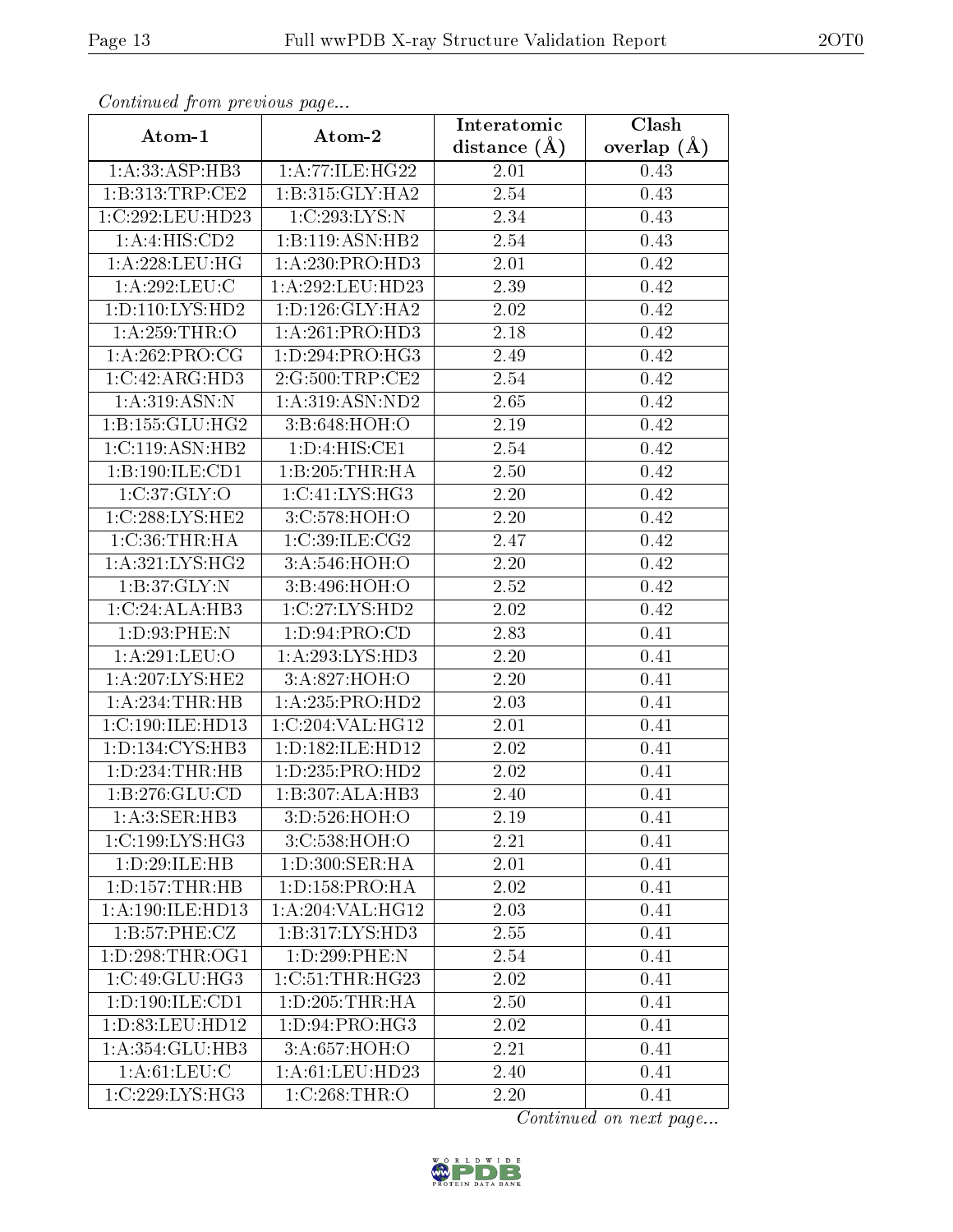| Atom-1             | Atom-2              | Interatomic<br>distance $(A)$ | Clash<br>overlap $(A)$ |
|--------------------|---------------------|-------------------------------|------------------------|
| 1:B:105:GLY:HA2    | 1:B:144:PHE:O       | 2.21                          | 0.40                   |
| 1: B:293: LYS: HG2 | 1:B:297:LEU:CD1     | 2.46                          | 0.40                   |
| 1:B:2:HIS:HB3      | 3:B:803:HOH:O       | 2.22                          | 0.40                   |
| 1:A:18:ILE:HD13    | 1:A:143:ASP:HB3     | 2.02                          | 0.40                   |
| 1:A:293:LYS:HB2    | 1: A:293:LYS:HE2    | 1.92                          | 0.40                   |
| 1:C:337:ALA:C      | 1:C:339:GLN:H       | 2.24                          | 0.40                   |
| 1: D:86: LYS: NZ   | 1: D: 92: PRO: HG3  | 2.37                          | 0.40                   |
| 1:B:192:PRO:HD3    | 3: B: 365: HOH:O    | 2.21                          | 0.40                   |
| 1:B:292:LEU:HD23   | 1:B:293:LYS:N       | 2.36                          | 0.40                   |
| 1: D:58: TYR:O     | 1: D: 61: LEU: HB3  | 2.22                          | 0.40                   |
| 1: A:36:THR:HA     | 1: A:39: ILE: HG22  | 2.03                          | 0.40                   |
| 1: D: 222: TYR: CZ | 1: D: 224: GLU: HB2 | 2.57                          | 0.40                   |

There are no symmetry-related clashes.

### 5.3 Torsion angles (i)

#### 5.3.1 Protein backbone (i)

In the following table, the Percentiles column shows the percent Ramachandran outliers of the chain as a percentile score with respect to all X-ray entries followed by that with respect to entries of similar resolution.

The Analysed column shows the number of residues for which the backbone conformation was analysed, and the total number of residues.

| Mol                         | Chain       | Analysed          | Favoured   | Allowed    | Outliers       | Percentiles |          |
|-----------------------------|-------------|-------------------|------------|------------|----------------|-------------|----------|
|                             | A           | $352/363$ (97%)   | 339 (96%)  | $10(3\%)$  | $3(1\%)$       | 17          | 8        |
|                             | B           | $353/363$ (97%)   | 341 (97%)  | $10(3\%)$  | $2(1\%)$       | 25          | 15       |
|                             | $\rm C$     | $345/363$ (95%)   | 331 (96%)  | $10(3\%)$  | $4(1\%)$       | 13          | $5\vert$ |
| 1                           | D           | $345/363$ (95%)   | 334 (97%)  | $9(3\%)$   | $2(1\%)$       | 25          | 15       |
| $\mathcal{D}_{\mathcal{A}}$ | E           | $2/15$ (13\%)     | $2(100\%)$ | $\Omega$   | $\Omega$       | 100         | 100      |
| $\mathcal{D}_{\mathcal{L}}$ | $\mathbf F$ | $2/15$ (13\%)     | $2(100\%)$ | $\theta$   | $\theta$       | 100         | 100      |
| $\mathcal{D}_{\mathcal{A}}$ | G           | $2/15$ (13\%)     | $\theta$   | $2(100\%)$ | $\overline{0}$ | 100         | 100      |
| $\mathcal{D}_{\mathcal{L}}$ | H           | $2/15$ (13%)      | $2(100\%)$ | $\Omega$   | $\theta$       | 100         | 100      |
| All                         | All         | $1403/1512(93\%)$ | 1351 (96%) | 41 $(3\%)$ | $11(1\%)$      | 19          | 10       |

All (11) Ramachandran outliers are listed below:

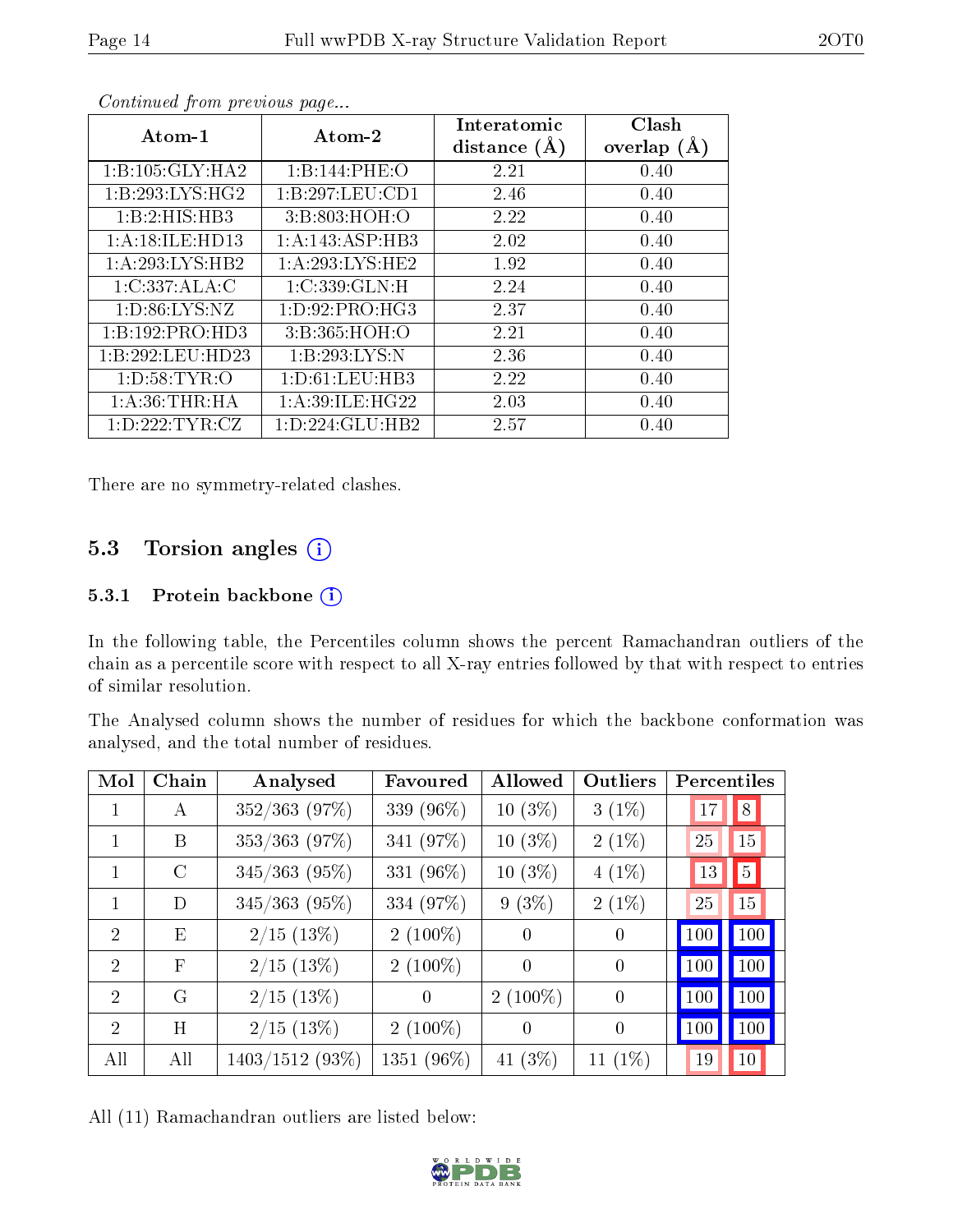| Mol | Chain          | Res | Type       |
|-----|----------------|-----|------------|
| 1   | C              | 344 | PRO        |
| 1   | В              | 5   | PRO        |
| 1   | А              | 5   | PRO        |
| 1   | А              | 66  | <b>ASP</b> |
| 1   | $\overline{C}$ | 67  | ASP        |
| 1   | I)             | 5   | PRO        |
| 1   | А              | 188 | PRO        |
| 1   | С              | 5   | <b>PRO</b> |
| 1   | C              | 188 | PRO        |
| 1   | Ð              | 188 | PRO        |
|     |                | 188 | PRO        |

#### 5.3.2 Protein sidechains (i)

In the following table, the Percentiles column shows the percent sidechain outliers of the chain as a percentile score with respect to all X-ray entries followed by that with respect to entries of similar resolution.

The Analysed column shows the number of residues for which the sidechain conformation was analysed, and the total number of residues.

| Mol                         | Chain         | Analysed        | Rotameric  | Outliers       | Percentiles     |
|-----------------------------|---------------|-----------------|------------|----------------|-----------------|
|                             | A             | 289/291 (99%)   | 280 (97%)  | $9(3\%)$       | 33<br>40        |
| $\mathbf{1}$                | B             | 289/291 (99%)   | 282 (98%)  | $7(2\%)$       | 42<br>49        |
| $\mathbf{1}$                | $\mathcal{C}$ | 283/291 (97%)   | 277 (98%)  | $6(2\%)$       | 48<br>53        |
| 1                           | D             | 283/291 (97%)   | 278 (98%)  | $5(2\%)$       | 55<br>59        |
| $\mathcal{D}$               | E             | $4/13$ $(31\%)$ | $4(100\%)$ | $\overline{0}$ | 100<br>100      |
| $\overline{2}$              | $_{\rm F}$    | $4/13$ $(31\%)$ | $4(100\%)$ | $\theta$       | 100<br>100      |
| $\mathcal{D}_{\mathcal{L}}$ | G             | $4/13$ $(31\%)$ | $4(100\%)$ | $\theta$       | 100<br>100      |
| $\mathcal{D}$               | H             | $4/13$ $(31\%)$ | $2(50\%)$  | $2(50\%)$      | $\vert 0 \vert$ |
| All                         | All           | 1160/1216(95%)  | 1131 (98%) | 29 (2%)        | 40<br>47        |

All (29) residues with a non-rotameric sidechain are listed below:

| Mol | Chain | Res | <b>Type</b> |
|-----|-------|-----|-------------|
|     |       | 42  | $\rm{ARG}$  |
|     |       | 53  | GLU         |
|     |       | 59  | $\rm{ARG}$  |
|     |       | 119 | <b>ASN</b>  |
|     |       | 173 | TYR         |

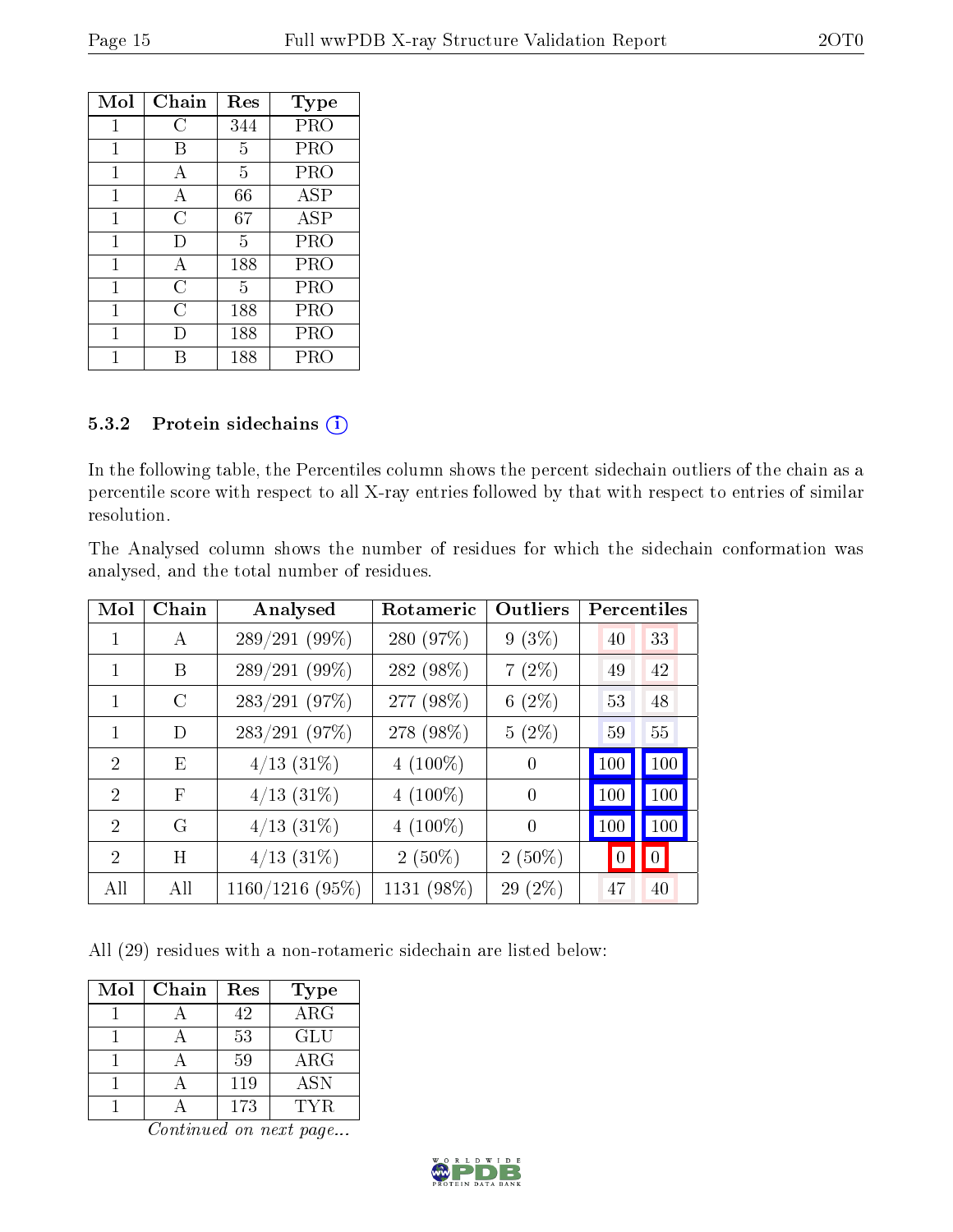| Mol            | Chain                                                                                                                               | Res              | Type                      |
|----------------|-------------------------------------------------------------------------------------------------------------------------------------|------------------|---------------------------|
| $\mathbf 1$    |                                                                                                                                     | 230              | PRO                       |
| $\mathbf{1}$   | $\frac{\overline{A}}{\overline{A}}$ $\frac{\overline{A}}{\overline{A}}$ $\frac{\overline{A}}{\overline{B}}$                         | 295              | <b>TRP</b>                |
| $\overline{1}$ |                                                                                                                                     | 316              | $\overline{\text{LYS}}$   |
| $\mathbf{1}$   |                                                                                                                                     | 319              | $\overline{\text{ASN}}$   |
| $\overline{1}$ |                                                                                                                                     | $\overline{5}$   | $\overline{\mathrm{PRO}}$ |
| $\overline{1}$ | $\overline{B}$                                                                                                                      | 42               | $\overline{\rm{ARG}}$     |
| $\overline{1}$ | $\overline{\mathrm{B}}$                                                                                                             | 50               | $\overline{\mathrm{ASN}}$ |
| $\overline{1}$ | $\overline{\mathbf{B}}$                                                                                                             | 59               | $\overline{\rm{ARG}}$     |
| $\overline{1}$ | $\overline{\mathrm{B}}$                                                                                                             | 173              | <b>TYR</b>                |
| $\mathbf{1}$   | $\overline{\mathrm{B}}$                                                                                                             | 193              | $\overline{\text{ASP}}$   |
| $\mathbf{1}$   | $\overline{B}$                                                                                                                      | 295              | <b>TRP</b>                |
| $\overline{1}$ | $\overline{\text{C}}$ $\overline{\text{C}}$ $\overline{\text{C}}$ $\overline{\text{C}}$ $\overline{\text{C}}$ $\overline{\text{C}}$ | $\overline{42}$  | $\overline{\rm{ARG}}$     |
| $\mathbf{1}$   |                                                                                                                                     | 53               | $\overline{\text{GLU}}$   |
| $\mathbf{1}$   |                                                                                                                                     | $59\,$           | $\overline{\rm{ARG}}$     |
| $\mathbf{1}$   |                                                                                                                                     | 173              | <b>TYR</b>                |
| $\mathbf{1}$   |                                                                                                                                     | 230              | PRO                       |
| $\overline{1}$ |                                                                                                                                     | $\overline{295}$ | <b>TRP</b>                |
| $\overline{1}$ | $\overline{D}$                                                                                                                      | 42               | $\overline{\rm{ARG}}$     |
| $\mathbf{1}$   | $\overline{\rm D}$                                                                                                                  | 59               | $\overline{\rm{ARG}}$     |
| $\overline{1}$ | $\overline{D}$                                                                                                                      | 173              | <b>TYR</b>                |
| $\mathbf{1}$   | $\overline{\rm D}$                                                                                                                  | 230              | PRO                       |
| $\overline{1}$ | $\overline{\rm D}$                                                                                                                  | 295              | <b>TRP</b>                |
| $\overline{2}$ | $\overline{\rm H}$                                                                                                                  | 498              | <b>ASP</b>                |
| $\overline{2}$ | $\overline{\rm H}$                                                                                                                  | 501              | $\overline{\text{ASP}}$   |

Some sidechains can be flipped to improve hydrogen bonding and reduce clashes. All (24) such sidechains are listed below:

| Mol          | Chain          | Res            | Type                      |
|--------------|----------------|----------------|---------------------------|
| $\mathbf{1}$ | А              | 44             | <b>GLN</b>                |
| $\mathbf 1$  | $\bf{A}$       | 119            | <b>ASN</b>                |
| $\mathbf{1}$ | A              | 156            | HIS                       |
| $\mathbf{1}$ | $\overline{A}$ | 180            | ĀSN                       |
| $\mathbf{1}$ | А              | 241            | GLN                       |
| $\mathbf{1}$ | $\overline{A}$ | 319            | ĀSN                       |
| $\mathbf{1}$ | А              | 324            | <b>GLN</b>                |
| $\mathbf{1}$ | B              | $\overline{4}$ | HIS                       |
| $\mathbf 1$  | B              | 44             | <b>GLN</b>                |
| $\mathbf 1$  | B              | 50             | $\overline{\mathrm{ASN}}$ |
| $\mathbf 1$  | Β              | 60             | <b>GLN</b>                |
| $\mathbf 1$  | Β              | 95             | GLN                       |
| 1            | Β              | 119            | <b>ASN</b>                |
| 1            | R              | 156            | HIS                       |

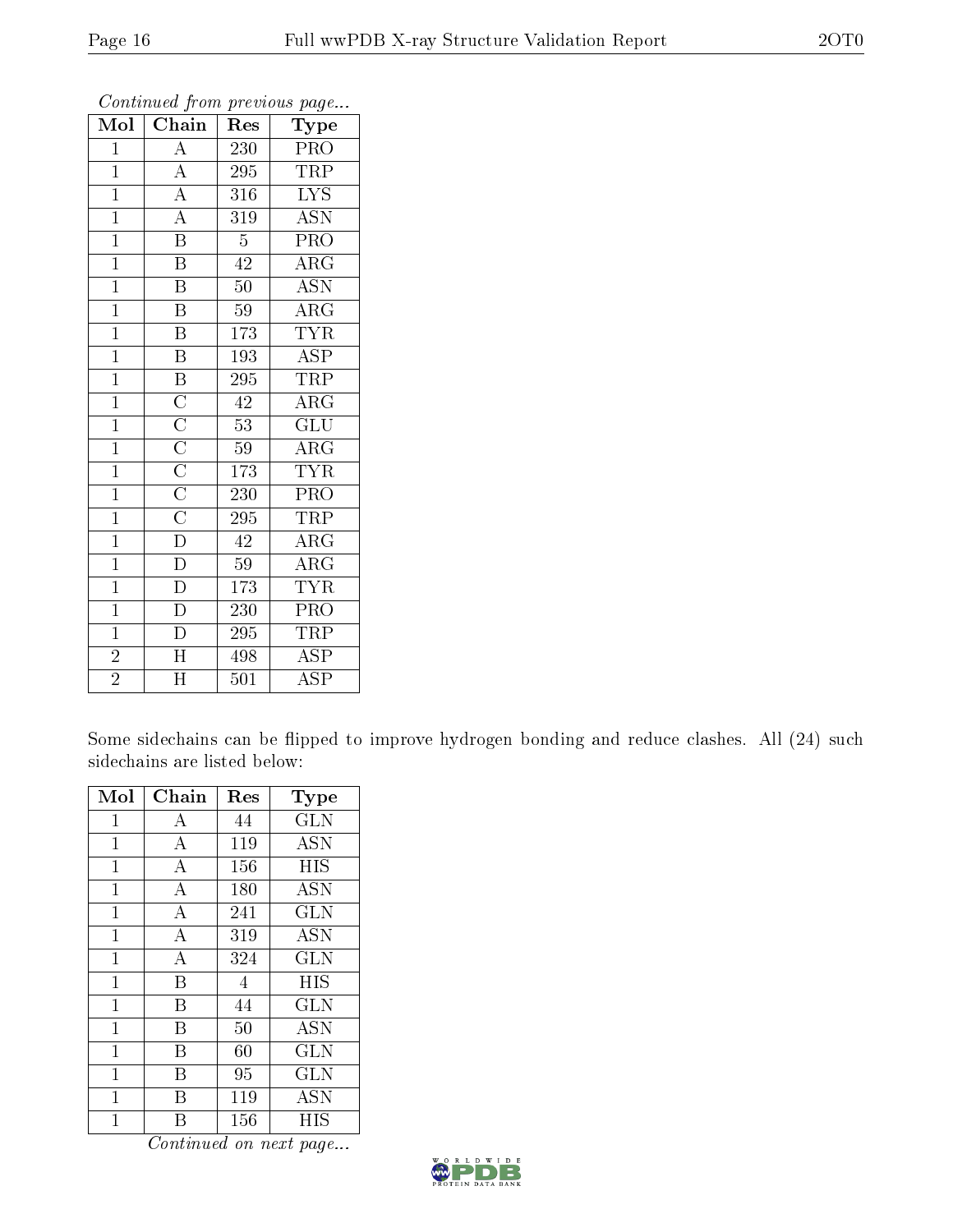| Mol          | v<br>Chain     | ×.<br>Res | <b>Type</b> |
|--------------|----------------|-----------|-------------|
| $\mathbf{1}$ | В              | 179       | <b>GLN</b>  |
| 1            | В              | 220       | <b>HIS</b>  |
| $\mathbf 1$  | В              | 347       | <b>GLN</b>  |
| $\mathbf{1}$ | С              | 95        | GLN         |
| 1            | $\overline{C}$ | 241       | <b>GLN</b>  |
| $\mathbf{1}$ | I)             | 54        | <b>ASN</b>  |
| $\mathbf{1}$ | D              | 180       | ASN         |
| 1            | Ð              | 241       | <b>GLN</b>  |
| $\mathbf{1}$ | D              | 284       | <b>ASN</b>  |
|              |                | 319       | ASN         |

#### 5.3.3 RNA [O](https://www.wwpdb.org/validation/2017/XrayValidationReportHelp#rna)i

There are no RNA molecules in this entry.

### 5.4 Non-standard residues in protein, DNA, RNA chains (i)

There are no non-standard protein/DNA/RNA residues in this entry.

#### 5.5 Carbohydrates  $(i)$

There are no carbohydrates in this entry.

### 5.6 Ligand geometry  $(i)$

There are no ligands in this entry.

#### 5.7 [O](https://www.wwpdb.org/validation/2017/XrayValidationReportHelp#nonstandard_residues_and_ligands)ther polymers (i)

There are no such residues in this entry.

#### 5.8 Polymer linkage issues  $(i)$

There are no chain breaks in this entry.

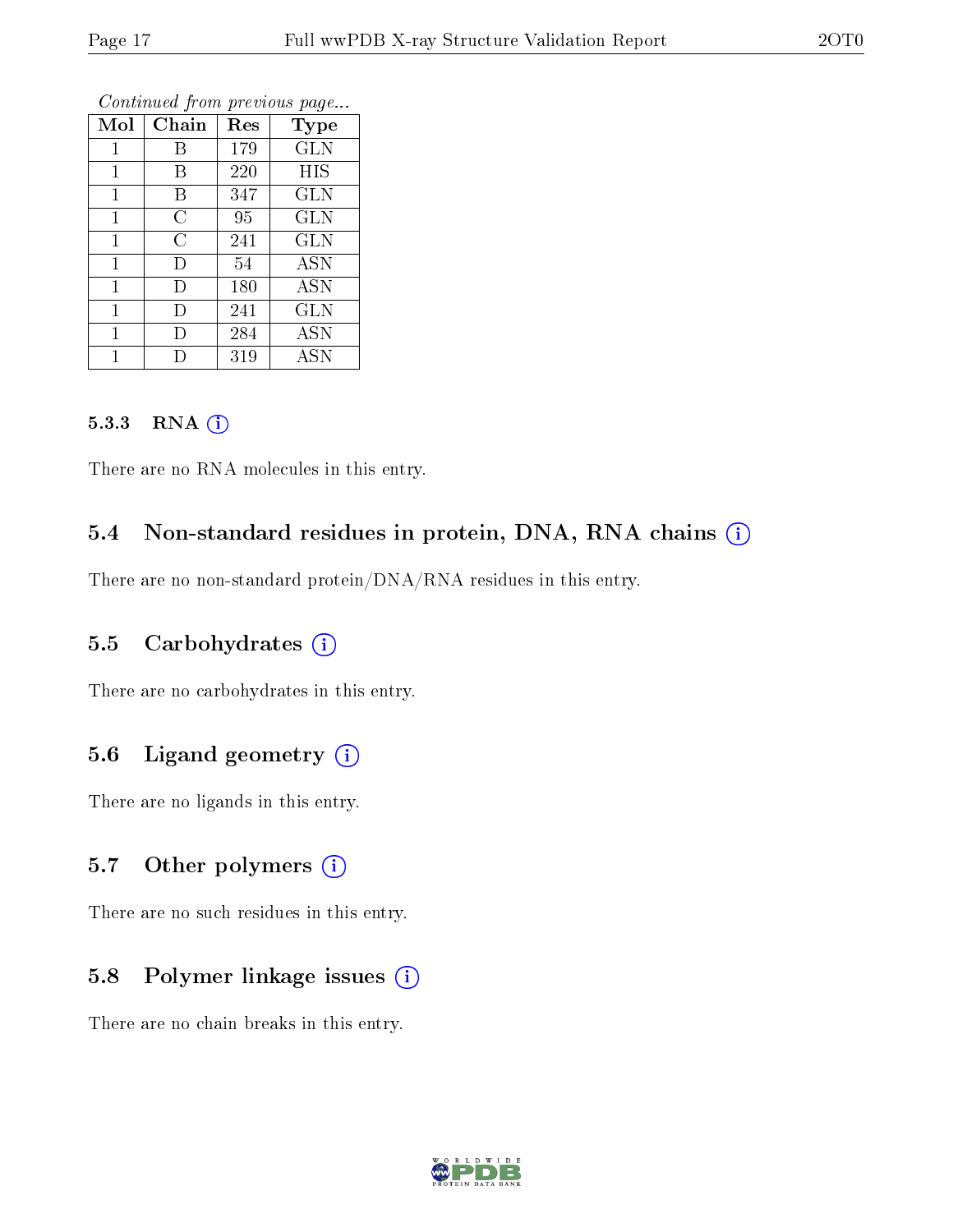## 6 Fit of model and data  $(i)$

## 6.1 Protein, DNA and RNA chains  $(i)$

In the following table, the column labelled  $#RSRZ> 2'$  contains the number (and percentage) of RSRZ outliers, followed by percent RSRZ outliers for the chain as percentile scores relative to all X-ray entries and entries of similar resolution. The OWAB column contains the minimum, median,  $95<sup>th</sup>$  percentile and maximum values of the occupancy-weighted average B-factor per residue. The column labelled ' $Q< 0.9$ ' lists the number of (and percentage) of residues with an average occupancy less than 0.9.

| Mol            | Chain        | Analysed        | ${ <\hspace{-1.5pt}{\mathrm{RSRZ}} \hspace{-1.5pt}>}$ | $\#\text{RSRZ}{>}2$                                       | $OWAB(A^2)$    | Q <sub>0.9</sub> |
|----------------|--------------|-----------------|-------------------------------------------------------|-----------------------------------------------------------|----------------|------------------|
| 1              | A            | $356/363$ (98%) | $-0.41$                                               | $6(1\%)$<br>70<br>73                                      | 10, 18, 41, 64 | $2(0\%)$         |
|                | B            | $357/363$ (98%) | $-0.35$                                               | $9(2\%)$<br>57<br>61                                      | 11, 19, 47, 61 | $3(0\%)$         |
|                | $\rm C$      | $349/363$ (96%) | $-0.38$                                               | 82 <br>$4(1\%)$<br>80                                     | 10, 19, 42, 55 | $5(1\%)$         |
|                | D            | $349/363$ (96%) | $-0.25$                                               | 11 $(3%)$<br>52<br>47                                     | 11, 21, 46, 57 | $5(1\%)$         |
| 2              | E            | $4/15$ (26\%)   | 1.82                                                  | $2(50\%)$<br>$\vert\vert 0 \vert$<br>$\vert\vert 0 \vert$ | 49, 56, 61, 63 | $\overline{0}$   |
| $\mathcal{D}$  | $\mathbf{F}$ | $4/15$ (26\%)   | 2.88                                                  | $3(75%)$ 0<br>$\vert 0 \vert$                             | 60, 64, 67, 72 | $\overline{0}$   |
| $\mathcal{D}$  | G            | $4/15$ (26\%)   | 2.41                                                  | $2(50\%)$ 0<br>$\blacksquare$                             | 49, 62, 63, 65 | $\theta$         |
| $\overline{2}$ | H            | $4/15$ (26%)    | 2.62                                                  | $3(75\%)$ 0<br>$\vert 0 \vert$                            | 56, 61, 66, 68 | $\theta$         |
| All            | All          | 1427/1512 (94%) | $-0.32$                                               | 40 $(2\%)$<br>$58\,$<br>53                                | 10, 19, 46, 72 | $15(1\%)$        |

All (40) RSRZ outliers are listed below:

| Mol            | Chain                   | Res                     | <b>Type</b>  | $_{\rm RSRZ}$ |
|----------------|-------------------------|-------------------------|--------------|---------------|
| $\mathbf 1$    | Β                       | 348                     | ALA          | 6.7           |
| $\mathbf{1}$   | $\bf{A}$                | 346                     | <b>GLY</b>   | 6.4           |
| $\mathbf{1}$   | B                       | 347                     | $_{\rm GLN}$ | 6.1           |
| $\mathbf{1}$   | $\boldsymbol{A}$        | 354                     | GLU          | 6.0           |
| $\overline{2}$ | $\mathbf{F}$            | 501                     | <b>ASP</b>   | 4.6           |
| $\overline{2}$ | H                       | 501                     | ASP          | 4.0           |
| $\overline{1}$ | $\overline{D}$          | 345                     | ${\rm SER}$  | 3.7           |
| $\overline{2}$ | H                       | 498                     | <b>ASP</b>   | 3.7           |
| $\mathbf{1}$   | Β                       | 346                     | <b>GLY</b>   | 3.6           |
| $\mathbf{1}$   | $\mathbf{D}$            | 36                      | THR          | 3.5           |
| $\mathbf{1}$   | $\mathbf{D}$            | 360                     | ASN          | 3.5           |
| $\mathbf{1}$   | $\overline{\rm C}$      | 345                     | SER          | 3.4           |
| $\overline{2}$ | $\overline{G}$          | 501                     | ASP          | 3.4           |
| $\mathbf{1}$   | $\bf{A}$                | 345                     | <b>SER</b>   | 3.2           |
| $\overline{2}$ | $\overline{\mathrm{F}}$ | 500                     | TRP          | 3.0           |
| $\overline{2}$ | $\overline{G}$          | 498<br>$C$ and in us of | ${\rm ASP}$  | $3.0\,$       |